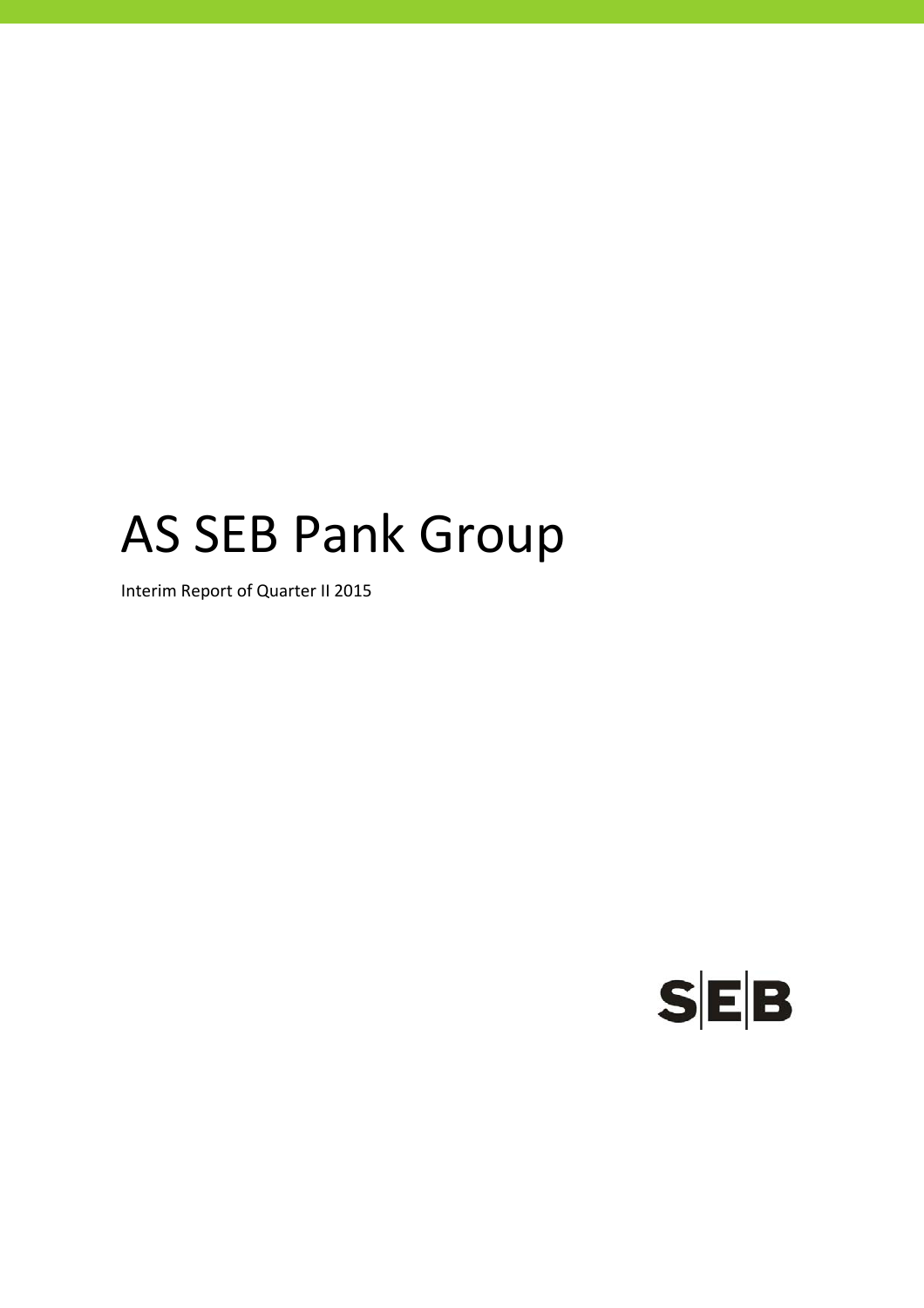#### **Contents** P.

|        | Statement of the Management Board Management Control of the Management Control of the Management Control of the Management Control of the Management Control of the Management Control of the Management Control of the Manage                | $\overline{2}$ |
|--------|-----------------------------------------------------------------------------------------------------------------------------------------------------------------------------------------------------------------------------------------------|----------------|
| ı.     |                                                                                                                                                                                                                                               | 3              |
| 1.     |                                                                                                                                                                                                                                               | 3              |
| 2.     |                                                                                                                                                                                                                                               | 3              |
| II.    | <b>Management Report</b>                                                                                                                                                                                                                      | 4              |
| 1.     | Credit institution's group as defined in Credit Institutions Law<br><u>Law and a manual continual continual continual</u>                                                                                                                     | $\overline{4}$ |
| 1.1.   | Consolidated group                                                                                                                                                                                                                            | $\overline{4}$ |
| 1.2.   | Changes in the consolidated group during the accounting period and plans for year 2015                                                                                                                                                        | $\overline{4}$ |
| 2.     | Highlights<br>,我们也不能在这里的人,我们也不能在这里的人,我们也不能在这里的人,我们也不能在这里的人,我们也不能在这里的人,我们也不能在这里的人,我们也不能在这里的人,我们                                                                                                                                                | 5              |
| 3.     |                                                                                                                                                                                                                                               | 7              |
| 4.     |                                                                                                                                                                                                                                               | 9              |
| 5.     |                                                                                                                                                                                                                                               | 9              |
| Ш.     |                                                                                                                                                                                                                                               | 11             |
| 1.     | Consolidated income statement                                                                                                                                                                                                                 | 11             |
| 2.     | Consolidated statement of comprehensive income entering the state of the state of the state of the state of the                                                                                                                               |                |
| 3.     |                                                                                                                                                                                                                                               |                |
| 4.     |                                                                                                                                                                                                                                               |                |
| 5.     |                                                                                                                                                                                                                                               | 14             |
| 6.     |                                                                                                                                                                                                                                               | 15             |
| Note 1 |                                                                                                                                                                                                                                               | - 16           |
| Note 2 |                                                                                                                                                                                                                                               |                |
| Note 3 |                                                                                                                                                                                                                                               | 19             |
| Note 4 | Interest expenses and similar charges<br><u> and the contract expenses</u> and similar charges<br><u>and the contract of the contract of the contract of the contract of the contract of the contract of the contract of the contract of </u> | 19             |
| Note 5 |                                                                                                                                                                                                                                               | 19             |
| Note 6 |                                                                                                                                                                                                                                               | 20             |
| Note 7 |                                                                                                                                                                                                                                               | 20             |
|        |                                                                                                                                                                                                                                               |                |
|        |                                                                                                                                                                                                                                               |                |
|        |                                                                                                                                                                                                                                               | 21             |
|        | Note 11 Concentration of financial assets and liabilities by industry sector_________________________________                                                                                                                                 | 22             |
|        | Note 12 Related parties and the state of the state of the state of the state of the state of the state of the state of the state of the state of the state of the state of the state of the state of the state of the state of                | 24             |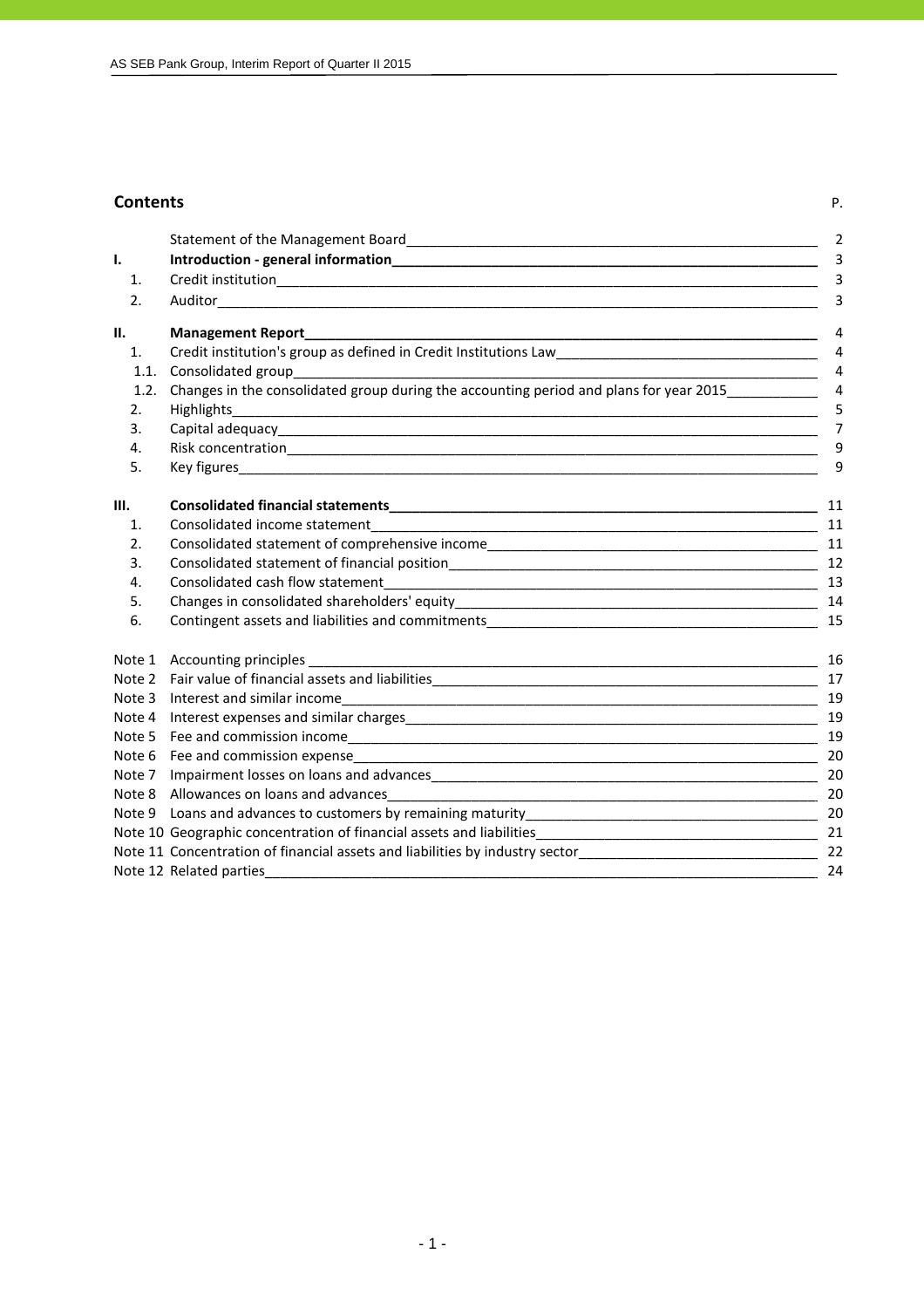#### **Statement of the Management Board**

Interim Report of Quarter II 2015 consists of the following parts and reports:

 Introduction – general information Management Report Consolidated Financial Statements Notes

The financial and other additional information published in the Interim Report of Quarter II 2015 is true and complete. Consolidated financial statements give a true and fair view of the actual financial position, results of operations and cash flows of the Group.

Consolidated financial statements have been compiled in accordance with the International Accounting Standard IAS 34 "Interim financial reporting" and in conformity with the requirements of Eesti Pank for publishing information. AS SEB Pank and subsidiaries of the consolidated group are assumed to be going concern.

Consolidated financial statements for the Quarter II 2015 are not audited.

Allan Parik Chairman of the Management Board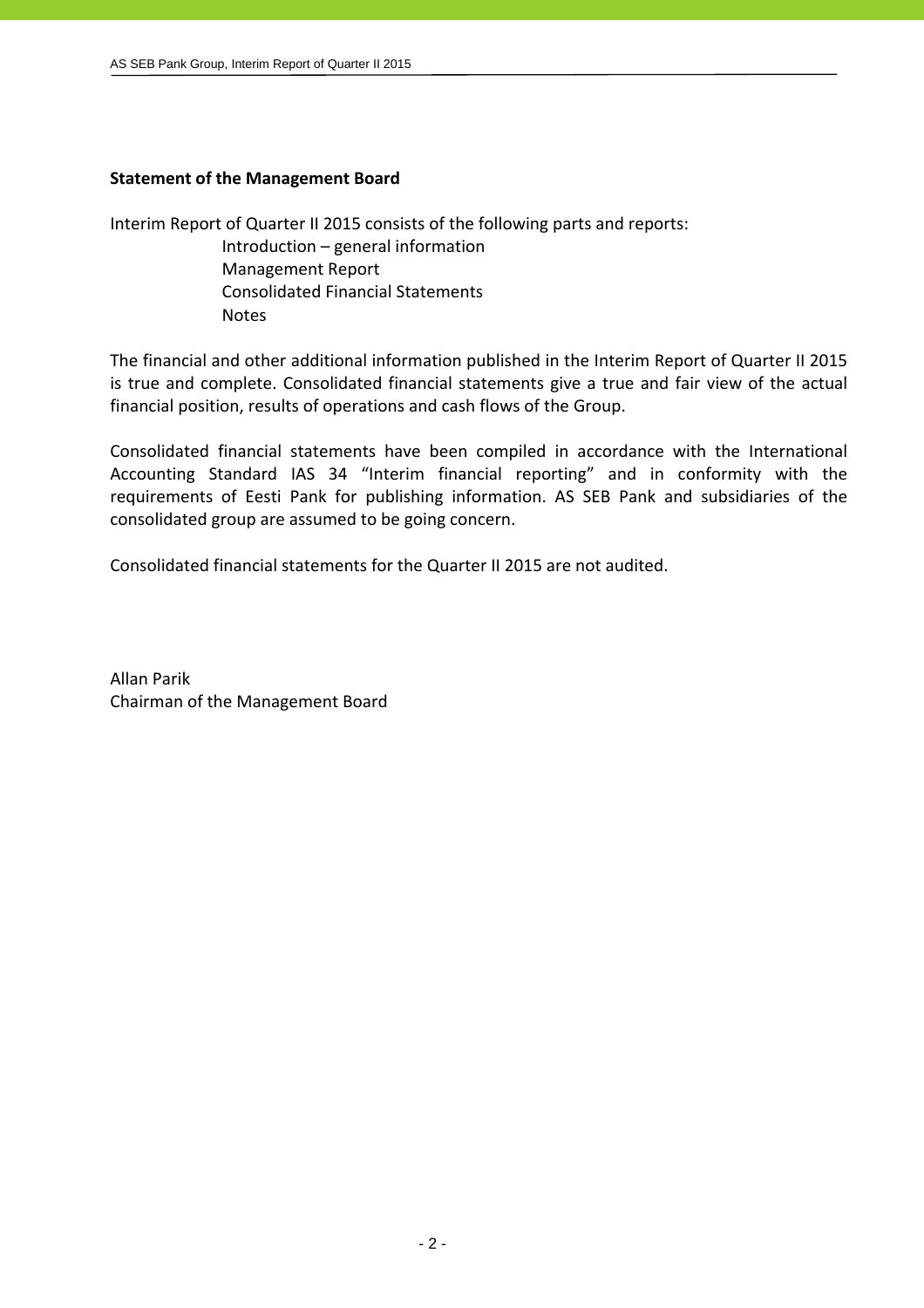#### **I. Introduction ‐ general information**

#### **1. Credit institution**

Company name AS SEB Pank Registry date 08.12.1995 Phone  $+3726655100$ Fax +372 6 655 102 SWIFT FUHET e-mail info@seb.ee

#### **2. Auditor**

Reporting date 30.06.2015

Address Tornimäe Str. 2, Tallinn 15010, Estonia Registered in Republic of Estonia Registry code 10004252 (Estonian Commercial Register) Internet homepage http://www.seb.ee

Audit company **AS PricewaterhouseCoopers** Registry code 10142876 (Estonian Commercial Register) Address **Pärnu Str. 15, 10141 Tallinn, Estonia** 

Reporting period 01.01.2015 ‐ 30.06.2015 Reporting currency **EUR** Euro (EUR), millions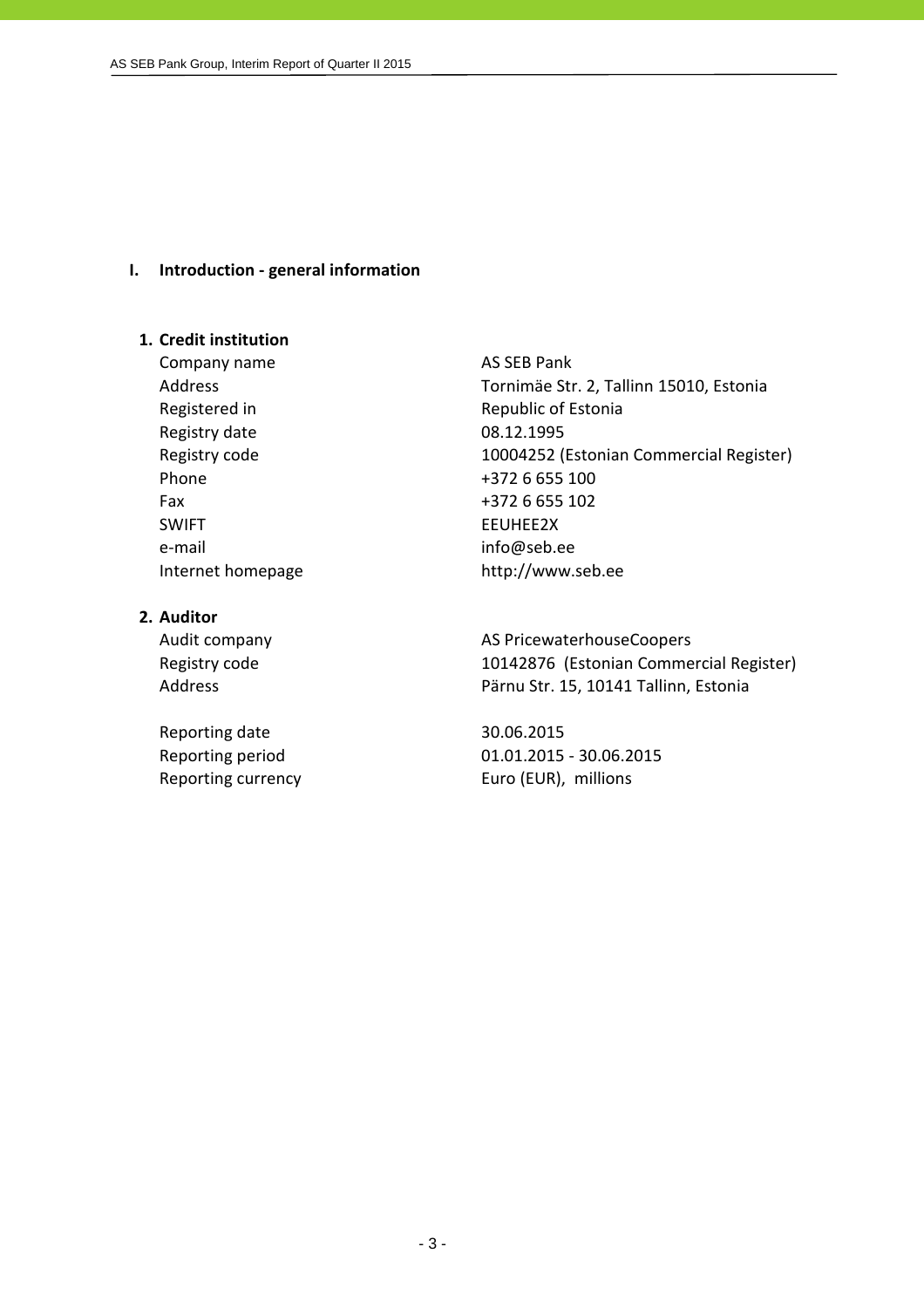#### **II. Management Report**

#### **1. Credit institution's group as defined in Credit Institutions Law**

#### **1.1. Consolidated group**

| Company name                 | Registry<br>code | Reg. date | <b>Address</b>            | <b>Activity</b>                                  | Holding***<br>(%) | At an acqui-<br>sition cost<br>(EURmio) |
|------------------------------|------------------|-----------|---------------------------|--------------------------------------------------|-------------------|-----------------------------------------|
| AS SEB Liising               | 10281767         | 03.10.97  | Tallinn, Tornimäe 2       | Leasing                                          | 100.0%            | 1.8                                     |
| AS Rentacar*                 | 10303546         | 20.10.97  | Haapsalu, Karja 27        | Leasing                                          | 100.0%            | 0.0                                     |
| <b>AS SEB Varahaldus</b>     | 10035169         | 22.05.96  | Tallinn, Tornimäe 2       | Asset management                                 | 100.0%            | 2.7                                     |
| AS Sertifitseerimiskeskus**  | 10747013         | 27.03.01  | Tallinn. Pärnu mnt 141    | Data communication services                      | 25.0%             | 1.0                                     |
| Tieto Estonia Services OÜ ** | 11065244         | 30.08.04  | Tallinn. Tammsaare tee 47 | Information processing and<br>network management | 20.0%             | 0.0                                     |
|                              |                  |           |                           |                                                  |                   | 5.5                                     |

All enterprises are registered in Estonian Commercial Register.

\* Consolidated subsidiary of AS SEB Liising.

\*\* Associates.

\*\*\* For all investments the percentage of holding equals to both, the holding from the number of shares as well as from the number of votes.

Parent company of the Group is AS SEB Pank, its activity is banking (information on page 3).

The "consolidated group" in the meaning of Credit Institutions Law in Estonia and the "Group" for IFRS consolidation purposes are identical.

Non‐profit association SEB Heategevusfond is an association, not belonging to the consolidation group, registered on 06.01.2006. The founders of the association are AS SEB Pank and AS SEB Elu‐ ja Pensionikindlustus (subsidiary of life insurance company SEB Trygg Liv Holding AB which is the subsidiary of Skandinaviska Enskilda Banken AB). The association is aimed at raising and distributing funds for charitable cause to organisations, dealing with children, who have been deprived of parental care. Upon dissolution of the association, the assets remaining after satisfaction of the claims of creditors shall be transferred to a non‐profit association or foundation with similar objectives, entered to the list of associations subject to income tax incentive of the Government of the Estonian Republic, or a legal person in public law, state or local government.

Non‐profit association Spordiklubi United is an association, not belonging to the consolidation group, which started activity from September 2008. The association is founded by AS SEB Pank. The association is aimed at organizing on hobby and competition level sport events and organizing promotions for advertising of own and supporter´s activities. Upon dissolution of the association, the assets shall be transferred to a non‐profit association, foundation or other persons filling the objectives by articles in public interests.

#### **1.2. Changes in the consolidated group during the accounting period and plans for year 2015**

No such events or trends have occurred by the time of publishing the report, which would affect the strategy of the group in 2015.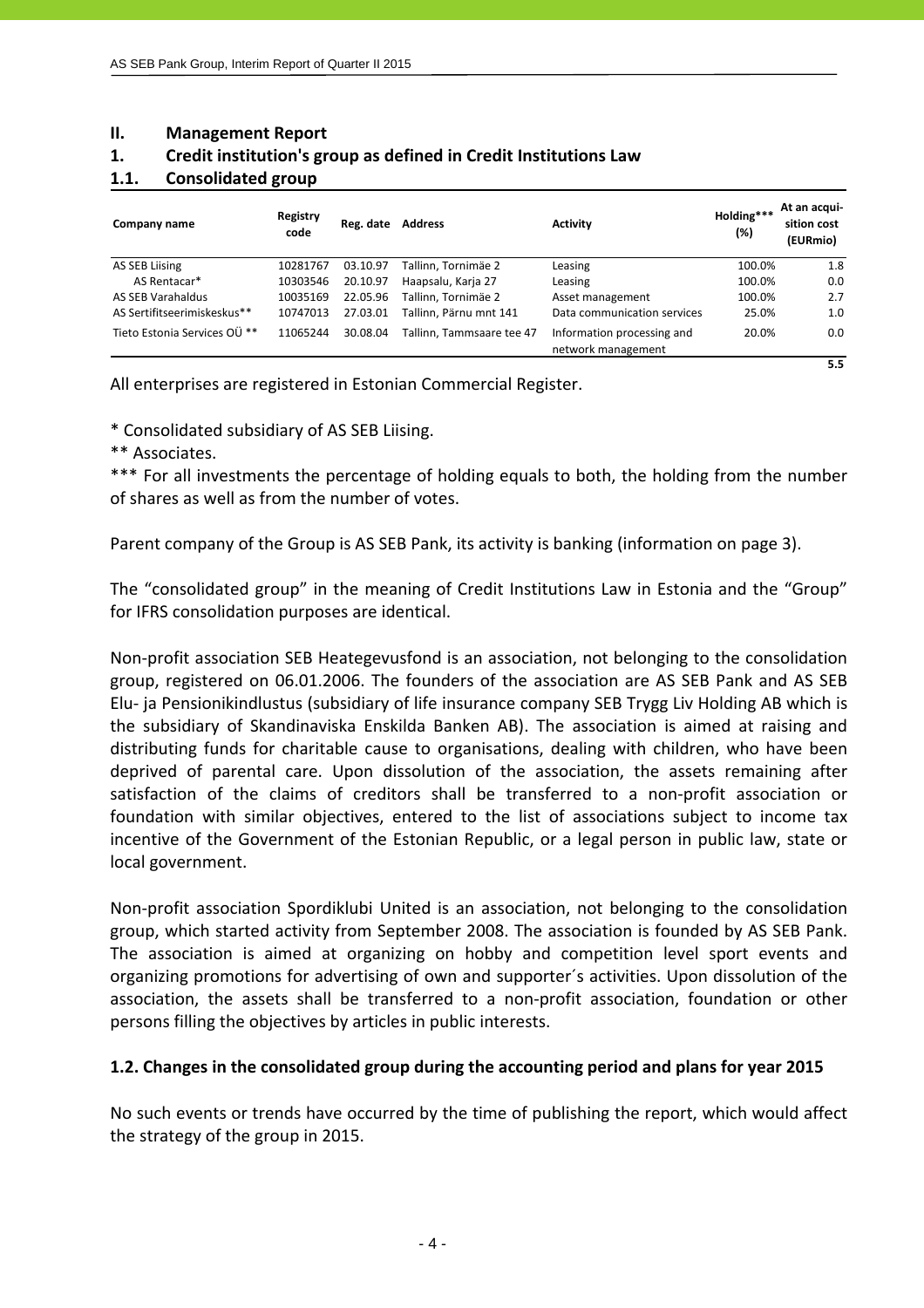#### **2. Highlights**

The second quarter of the year did not bring along significant changes for the Estonian economy. Increased internal consumption continues to be the key source of growth, driven by higher salaries and low inflation. Although the world economy is overshadowed by rather grim news, Estonian employers seem to enjoy somewhat better times. Real salaries, which have grown in recent years, allow once again betterment of living conditions as well as saving to create cash reserves.

I am glad to say that besides more active consumption, Estonians have also started to grow their savings. Positive growth trends in savings have been obvious since the end of 2010 and, compared to the second quarter of last year, private customer deposits were growing again in SEB, by 6.2 per cent. Also 35% more home loans were granted by SEB in the second quarter than in the same period last year and the loan portfolio of private persons grew by four per cent during the year. Likewise, banking habits are changing rapidly, reflected in the upsurge of mobile banking use and less visits to bank branches. In the past year, mobile phone use among SEB clientele has increased by 58% and thus, in June, we were the first bank in Estonia to introduce a mobile application offering full Internet bank functionality.

While private customers can enjoy times rather devoid of problems, there are no cloudless skies for the business community. Higher salaries have mainly come at the expense of the profits of companies. ROEs are on a downward trend, which signals that increasing salaries without added value is not sustainable. It can be seen that companies are shy of investing their resources to increase incomes in a situation where demand from other countries is low and the geopolitical prognosis remains insecure. Furthermore, it can be felt that geopolitical tensions have dampened the attractiveness of the Baltic economies as an investment target for foreign investors. Negative impacts of the Russian‐Ukrainian conflict can be seen to have materialised for Estonian companies, especially in the areas of transportation, hospitality services and agriculture. Based on the information that we have, normal trade relations cannot be expected to be restored in the near future, which is why companies are actively searching for customers in other countries or reorganising their business in the affected areas.

In May, SEB was named the **Best Subcustodian Bank** in Estonia by **Global Finance** for the second year in a row. The same title was also given to the Latvian, Lithuanian and Swedish SEB banks. It was the 13<sup>th</sup> time for Global Finance to name the best subcustodian banks and Estonia received this award for the second year in a row.

**EMEA Finance**, the leading financial publication in the European, Middle East and African regions, awarded SEB Estonia with the title of the **best bank** and the **best broker in Estonia.**

In April, the third **New Home Day** took place at the SEB branches in Tallinn, Tartu and Pärnu which brought together **sellers and buyers of real estate at a small‐scale real estate fair**. It also provided an excellent opportunity to **receive advice on selecting the best loan solution** as well as **managing the risks** related to the purchasing of real estate and taking a loan. A total of 300 clients took part in the New Home Day.

Agricultural campaign and retargeting for **agriculture sector companies and farmers** ended in Q2 with **76 people registering for the advisory meeting**. Both in Latvia and Estonia, there were **events** held for targeting the agriculture clients and showing them possible partnership possibilities and sharing the expertise of SEB.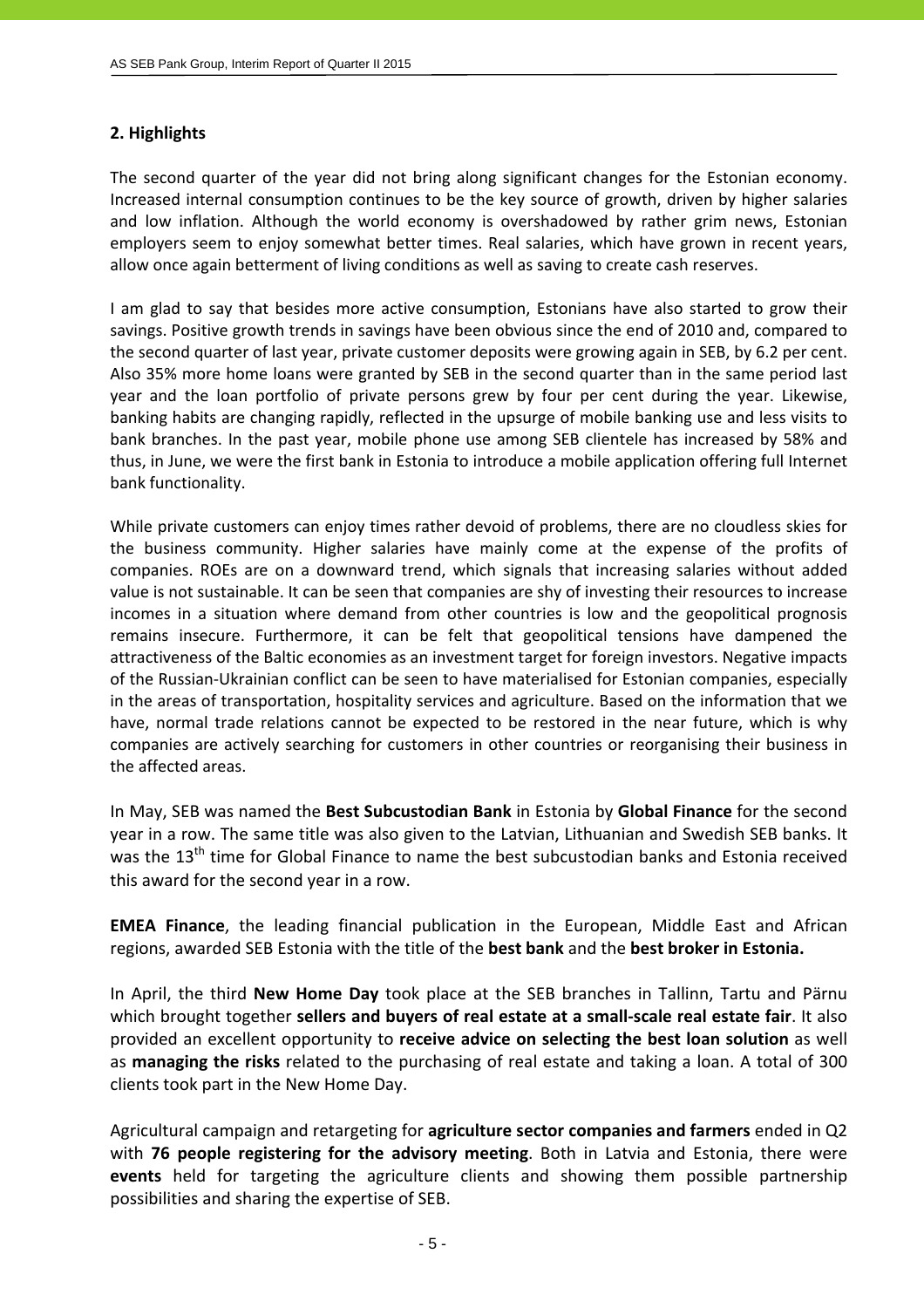In April, SEB started a long term campaign **Salary offering**. With the campaign SEB introduces products that help customers **manage their financial matters in an efficient way**. Also, to direct clients' **wages to SEB,** so that all their financial matters could be taken care of in one bank.

SEB wishes to be a partner for entrepreneurs in achieving their future success and to provide tools for helping the companies develop. To foster start‐up development in the region, SEB Pank arranged a seminar named **"Morning Coffee for Start‐up Companies"** with a total of **60 attendees**. A survey, conducted as part of the seminar, revealed that almost 96 per cent of the respondents believe that it is easy to start a business in Estonia, but the addition of various services and solutions would make it even easier.

In April, in cooperation with SEB, the **docudrama "Tomorrow came yesterday" was aired on television**. The film is based on a discussion between **Baltic experts and opinion leaders** on what the world will look like in thirty years. The film helps to fulfil SEB's long‐term commitment to **expand people's financial knowledge**.

SEB has developed a **mobile application called "Mark the places"**, which helps people **map the places, where they would like to pay for their purchases or services by card, but are unable to do so today.** The information collected helps companies assess the benefits of introducing card payments to their business opportunities.

For a long time SEB has been a **partner for entrepreneurship competition Ajujaht ("Brainhunt")**. This year approximately **300 business ideas** were sent to the competition and the **winner was Jiffi** – a public transport ticket system based on smartphone.

In Q2, SEB compiled a **Baltic Household Outlook,** which shows whether and **how the Baltic families should in their economic decisions consider with the environment** where the prices aren't going up anymore or are rather dropping. For example, it revealed that in 2014, the average gross earnings grew in each of the Baltic States and families have an average money reserve of 5‐6 months' pay. Also the loan portfolio of consumer loans and other loans is decreasing.

In June, the **SEB Mobile Bank was updated** making SEB the first bank in Estonia to offer **full internet bank functionality in a mobile app**. Up to now, the mobile application included only the most popular functions, then the updated mobile bank offers the same functionality as the **full version of the Internet Bank**.

In June, SEB introduced a **Shadow Economy Index for the Baltic countries** which gives an overview of the current state of the Baltics' shadow economy and business culture. The index revealed that the level of shadow economy in Latvia is twice as high as in Estonia and Lithuania. Also an overview of **tax collecting and fighting against shadow economy** in the Baltic States was given.

The more than 892 400 customers of SEB Pank Group are served by 1102 employees. The customers are served through many different channels such as 24 branch offices, 209 on‐line post offices, 251 ATMs, 9504 POS‐terminals. There are more than 532 300 debit and credit cards in use. In addition, over 76% of our customers use internet bank services.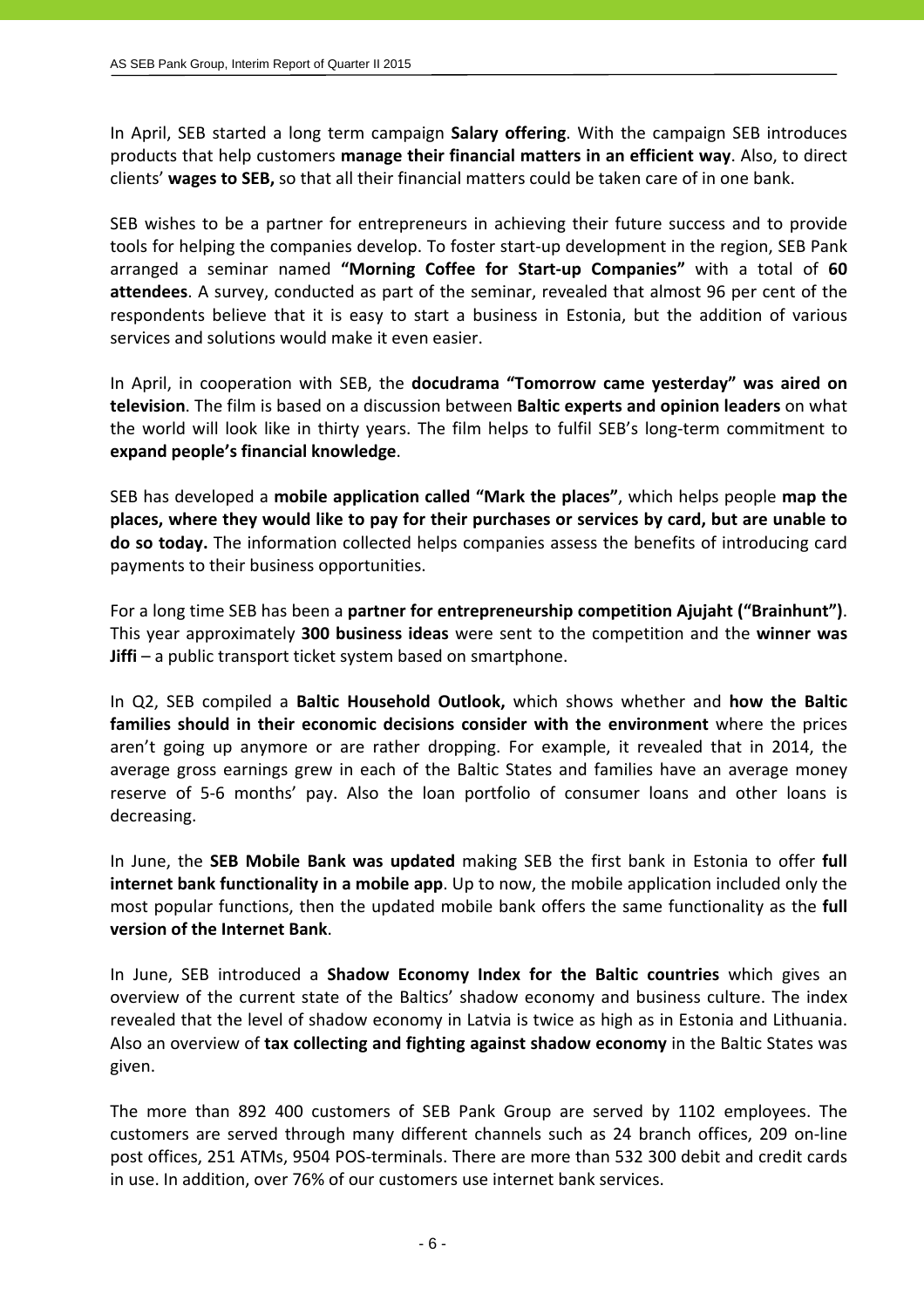#### **3. Capital adequacy**

(millions of EUR)

|        | <b>CAPITAL BASE</b>                                                    | 30.06.15 | 31.12.14 |
|--------|------------------------------------------------------------------------|----------|----------|
|        | <b>OWN FUNDS</b>                                                       | 840.9    | 848.8    |
| 1.     | <b>TIER 1 CAPITAL</b>                                                  | 840.9    | 843.3    |
| 1.1.   | <b>COMMON EQUITY TIER 1 CAPITAL</b>                                    | 840.9    | 843.3    |
| 1.1.1. | Capital instruments eligible as CET1 Capital                           | 128.8    | 128.8    |
|        | Paid up capital instruments                                            | 42.5     | 42.5     |
|        | Share premium                                                          | 86.3     | 86.3     |
|        | 1.1.2. Retained earnings*                                              | 695.9    | 695.9    |
|        | 1.1.3. Accumulated other comprehensive income                          | 1.0      | 0.7      |
|        | 1.1.4. Other reserves                                                  | 19.3     | 19.4     |
|        | 1.1.5. Adjustments to CET1 due to prudential filters                   | 0.0      | $-0.1$   |
|        | 1.1.6. (-) Intangible assets                                           | $-2.2$   | $-1.1$   |
|        | 1.1.7. (-) IRB shortfall of credit risk adjustments to expected losses | $-1.6$   | 0.0      |
| 1.1.8. | Other transitional adjustments to CET1 Capital                         | $-0.3$   | $-0.3$   |
| 2.     | <b>TIER 2 CAPITAL</b>                                                  | 0.0      | 5.5      |
|        | IRB Excess of provisions over expected losses eligible                 | 0.0      | 5.5      |

|      |                                                                                         |             | Capital  |             | Capital  |
|------|-----------------------------------------------------------------------------------------|-------------|----------|-------------|----------|
|      |                                                                                         |             | require- |             | require- |
|      |                                                                                         |             | ments    |             | ments    |
|      | RISK WEIGHTED ASSETS (RWA)                                                              | 30.06.15    | (8%)     | 31.12.14    | (8%)     |
|      | <b>TOTAL RISK EXPOSURE AMOUNT</b>                                                       | 2 193.3     | 175.5    | 2 005.5     | 160.4    |
| 1.   | RISK WEIGHTED EXPOSURE AMOUNTS FOR CREDIT, COUNTERPARTY CREDIT AND                      |             |          |             |          |
|      | <b>DILUTION RISKS AND FREE DELIVERIES</b>                                               | 2 0 3 5 . 4 | 162.8    | 1849.2      | 147.9    |
| 1.1. | Standardised approach (SA)                                                              | 205.2       | 16.4     | 201.7       | 16.1     |
|      | Public sector entities                                                                  | 0.7         | 0.1      | 0.7         | 0.1      |
|      | Retail                                                                                  | 169.0       | 13.5     | 163.1       | 13.0     |
|      | Secured by mortgages on immovable property                                              | 0.0         | 0.0      | 0.9         | 0.1      |
|      | Exposures in default                                                                    | 1.7         | 0.1      | 1.8         | 0.1      |
|      | Collective investments undertakings (CIU)                                               | 5.6         | 0.4      | 5.1         | 0.4      |
|      | Equity                                                                                  | 1.1         | 0.1      | 1.1         | 0.1      |
|      | Other items                                                                             | 27.1        | 2.2      | 29.0        | 2.3      |
| 1.2. | Internal ratings based Approach (IRB)                                                   | 1830.2      | 146.4    | 1647.5      | 131.8    |
|      | 1.2.1. IRB approaches when neither own estimates of LGD nor Conversion Factors are used | 1513.0      | 121.0    | 1 3 2 8 . 7 | 106.3    |
|      | Institutions                                                                            | 170.2       | 13.6     | 19.2        | 1.5      |
|      | Corporates - SME                                                                        | 743.0       | 59.4     | 744.0       | 59.5     |
|      | Corporates - Specialised Lending                                                        | 61.6        | 4.9      | 67.3        | 5.4      |
|      | Corporates - Other                                                                      | 538.2       | 43.1     | 498.2       | 39.9     |
|      | 1.2.2. IRB approaches when own estimates of LGD and/or Conversion Factors are used      | 317.2       | 25.4     | 318.8       | 25.5     |
|      | Retail - Secured by real estate SME                                                     | 14.5        | 1.2      | 11.6        | 0.9      |
|      | Retail - Secured by real estate non-SME                                                 | 223.4       | 17.9     | 221.3       | 17.7     |
|      | Retail - Qualifying revolving                                                           | 2.3         | 0.2      | 2.2         | 0.2      |
|      | Retail - Other SME                                                                      | 18.3        | 1.5      | 33.1        | 2.6      |
|      | Retail - Other non-SME                                                                  | 58.7        | 4.7      | 50.6        | 4.0      |
| 2.   | TOTAL RISK EXPOSURE AMOUNT FOR POSITION, FOREIGN EXCHANGE AND                           |             |          |             |          |
|      | <b>COMMODITIES RISKS</b>                                                                | 13.5        | 1.1      | 8.9         | 0.7      |
| З.   | TOTAL RISK EXPOSURE AMOUNT FOR OPERATIONAL RISK (AMA)                                   | 140.9       | 11.3     | 142.4       | 11.4     |
| 4.   | TOTAL RISK EXPOSURE AMOUNT FOR CREDIT VALUATION ADJUSTMENT                              | 3.5         | 0.3      | 5.0         | 0.4      |

\* Dividends, paid for 2014, have been deducted from retained earnings.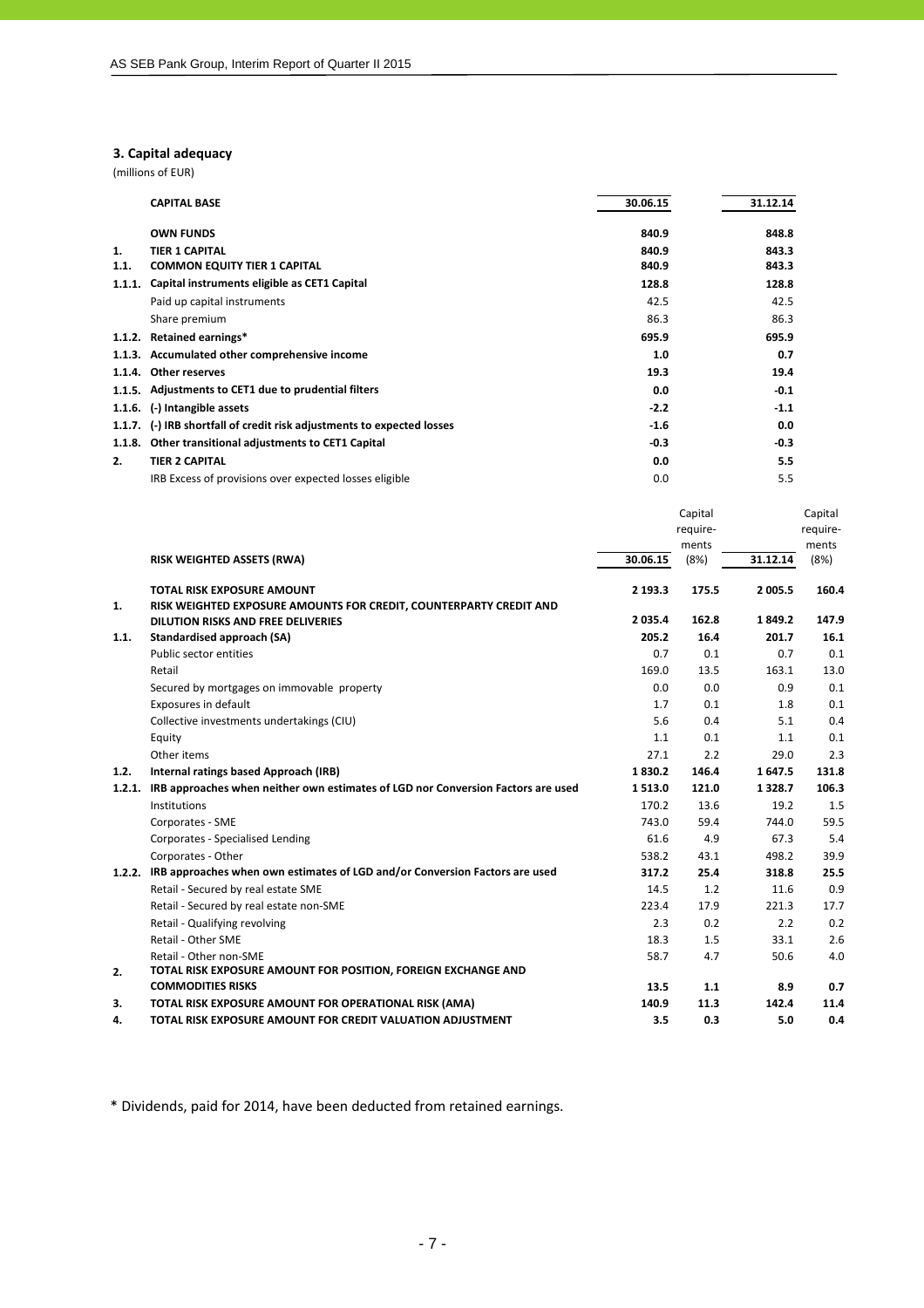#### **CAPITAL RATIOS**

|                                                                                                                                            | 30.06.15         | 31.12.14           |
|--------------------------------------------------------------------------------------------------------------------------------------------|------------------|--------------------|
| TOTAL RISK EXPOSURE AMOUNT Basel III (without additional risk exposure amount due to application of Basel I floor)<br>Own fund requirement | 2 193.3<br>175.5 | 2 0 0 5.5<br>160.4 |
| Total capital ratio                                                                                                                        | 38.34%           | 42.32%             |
| Tier 1 Capital ratio                                                                                                                       | 38.34%           | 42.04%             |
| CET1 Capital ratio                                                                                                                         | 38.34%           | 42.04%             |
| Tier 2 Capital ratio                                                                                                                       | 0.00%            | 0.27%              |
| TOTAL RISK EXPOSURE AMOUNT Basel III (with additional risk exposure amount due to application of Basel I floor)                            | 3 5 7 7 .5       | 3 3 7 0.8          |
| Own fund requirement                                                                                                                       | 286.2            | 269.7              |
| Total capital ratio                                                                                                                        | 23.51%           | 25.18%             |
| Tier 1 Capital ratio                                                                                                                       | 23.51%           | 25.02%             |
| CET1 Capital ratio                                                                                                                         | 23.51%           | 25.02%             |
| Tier 2 Capital ratio                                                                                                                       | 0.00%            | 0.16%              |

**MEMBERS OF CONSOLIDATION GROUP, INCLUDED TO CAPITAL ADEQUACY CALCULATION**

AS SEB Pank AS SEB Liising Group AS SEB Varahaldus

# **CAPITAL REQUIREMENTS AND BUFFERS**

(millions of EUR)

| Capital        | Capital<br>amount | Total risk<br>exposure<br>amount * |      | Base capital<br>requirement | $Surplus(+)$<br>Deficit(-)<br>of base capital | Capital<br>adeguacy<br>ratio |      | Capital<br>conservation<br>buffer |    | Systemic risk<br>buffer | Capital requirements<br>total,<br>incl. buffers |                    | $Surplus(+)$<br>Deficit(-)<br>of capital,<br>incl. buffers |
|----------------|-------------------|------------------------------------|------|-----------------------------|-----------------------------------------------|------------------------------|------|-----------------------------------|----|-------------------------|-------------------------------------------------|--------------------|------------------------------------------------------------|
|                |                   |                                    | 3    | $4=2\times3$                | $5 = 1 - 4$                                   | $6=1/2$                      |      | $8=2\times7$                      | 9  | $10 = 2 \times 9$       | $11 = 3 + 7 + 9$                                | $12 = 2 \times 11$ | $13 = 1 - 12$                                              |
| 30.06.15       |                   |                                    |      |                             |                                               |                              |      |                                   |    |                         |                                                 |                    |                                                            |
| Total capital  | 840.9             | 2 193.3                            | 8%   | 175.5                       | 665.4                                         | 38.34%                       | 2.5% | 54.8                              | 2% | 43.9                    | 12.5%                                           | 274.2              | 566.7                                                      |
| Tier 1 capital | 840.9             | 2 193.3                            | 6%   | 131.6                       | 709.3                                         | 38.34%                       | 2.5% | 54.8                              | 2% | 43.9                    | 10.5%                                           | 230.3              | 610.6                                                      |
| CET1 capital   | 840.9             | 2 193.3                            | 4.5% | 98.7                        | 742.2                                         | 38.34%                       | 2.5% | 54.8                              | 2% | 43.9                    | 9%                                              | 197.4              | 643.5                                                      |
| 31.12.14       |                   |                                    |      |                             |                                               |                              |      |                                   |    |                         |                                                 |                    |                                                            |
| Total capital  | 848.8             | 2 0 0 5.5                          | 8%   | 160.4                       | 688.4                                         | 42.32%                       | 2.5% | 50.1                              | 2% | 40.1                    | 12.5%                                           | 250.7              | 598.1                                                      |
| Tier 1 capital | 843.3             | 2 0 0 5.5                          | 6%   | 120.3                       | 723.0                                         | 42.04%                       | 2.5% | 50.1                              | 2% | 40.1                    | 10.5%                                           | 210.6              | 632.7                                                      |
| CET1 capital   | 843.3             | 2 0 0 5.5                          | 4.5% | 90.2                        | 753.1                                         | 42.04%                       | 2.5% | 50.1                              | 2% | 40.1                    | 9%                                              | 180.5              | 662.8                                                      |

\* Total risk exposure amount without additional risk exposure amount due to application of Basel I floor

| <b>LEVERAGE RATIO</b> |  |
|-----------------------|--|
|-----------------------|--|

| 30.06.15   | 31.12.14   |
|------------|------------|
| 6 0 98.4   | 6 1 3 1 .5 |
| 5 0 5 5 .2 | 5 182.2    |
| 1 0 4 3 .2 | 949.3      |
| 13.8%      | 13.2%      |
|            |            |

Calculated as the simple arithmetic mean of the monthly leverage ratios over a quarter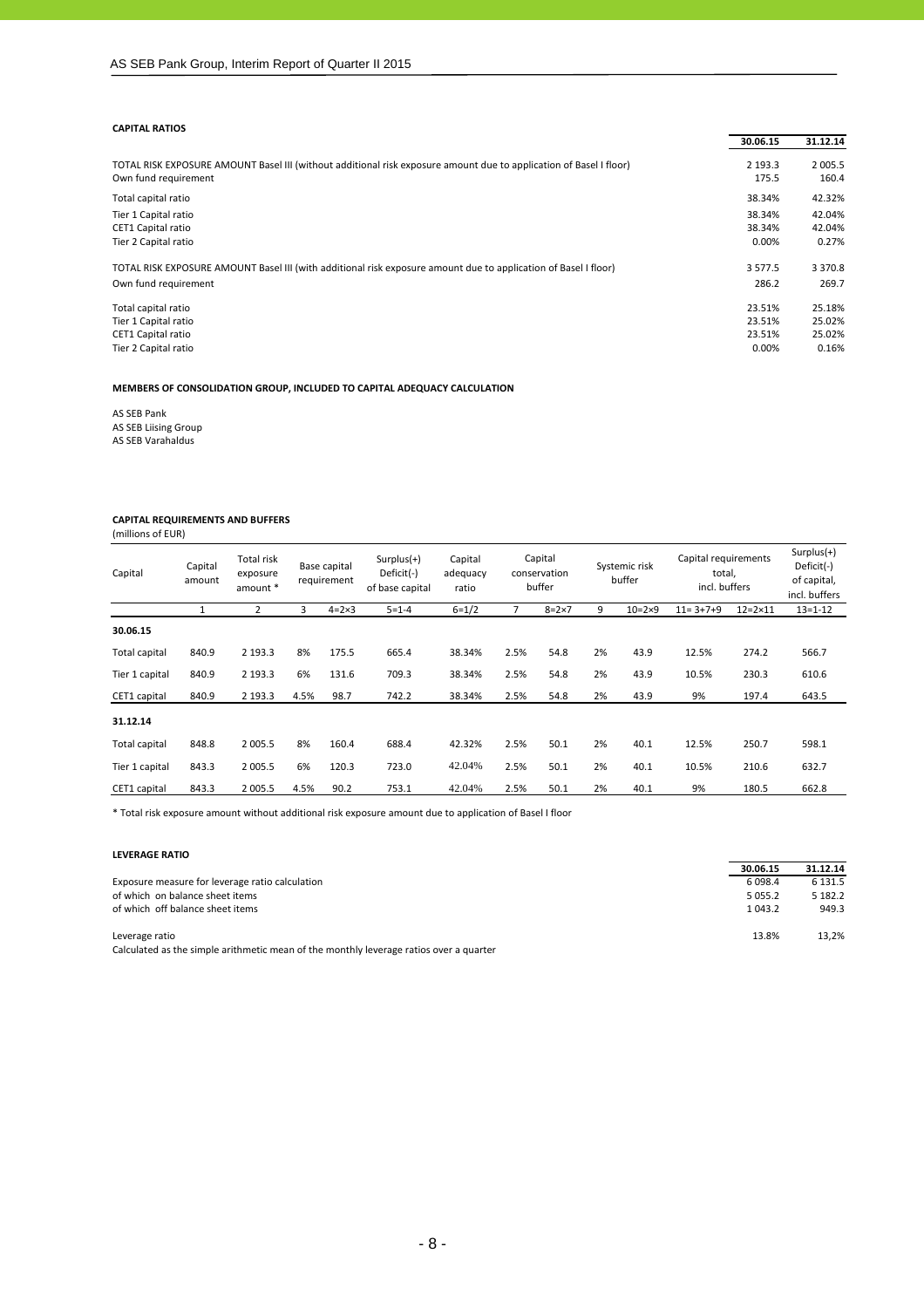#### **4. Risk concentration**

| (millions of EUR)                                                                                                       | 30.06.15 | 31.12.14 | 30.06.14 |
|-------------------------------------------------------------------------------------------------------------------------|----------|----------|----------|
| Total claims against persons associated with the credit institution's<br>consolidation group                            | 2.5      | 7.4      | 1.5      |
| The share of claims of the persons associated with the credit institution's<br>consolidation group in net own funds, %, | 0.29     | 0.87     | 0.20     |
| Total of large exposure claims                                                                                          | 325.0    | 283.0    | 274.6    |
| The share of large exposure claims in net own funds, %                                                                  | 38.66    | 33.34    | 35.33    |
| Number of large exposure customers                                                                                      | 4        | 5        |          |

**5. Key figures**

| (millions of EUR)                       |           |             |             |
|-----------------------------------------|-----------|-------------|-------------|
|                                         | 30.06.15  | 31.12.14    | 30.06.14    |
| Net profit                              | 37.8      | 79.4        | 38.6        |
| Average equity                          | 868.9     | 814.7       | 794.1       |
| Return on equity (ROE), %               | 8.70      | 9.75        | 9.72        |
| Average assets                          | 5 1 2 0.7 | 4 8 1 2.9   | 4 6 9 0.4   |
| Return on assets (ROA), %               | 1.48      | 1.65        | 1.65        |
| Net interest income                     | 40.6      | 86.4        | 43.0        |
| Average interest earning assets         | 4 9 9 4.2 | 4 6 8 7 . 8 | 4 5 6 4 . 1 |
| Net interest margin (NIM), %            | 1.63      | 1.84        | 1.88        |
| Spread, %                               | 1.58      | 1.78        | 1.82        |
| Cost / Income ratio, %                  | 43.6      | 41.7        | 42.6        |
| Ratio of individually impaired loans, % | 0.62      | 0.76        | 0.69        |

#### **Explanations**

Return on equity (ROE) = Net profit/Average equity \* 100 Average equity = (Equity of current year end + Equity of previous year end)/2 Return on assets (ROA) = Net profit/Average assets \* 100 Average assets = (Assets of current year end + Assets of previous year end)/2 Cost of interest bearing liabilities = Interest expenses/Average interest bearing liabilities \*100 Cost/Income Ratio = Total Operating Expenses/Total Income \* 100 Spread = Yield on interest earning assets ‐ Cost of interest bearing liabilities Ratio of individually impaired loans = Individually impaired loans/Loans to customers and credit institutions\* 100 Net interest margin (NIM) = Net interest income/Average interest earning assets \* 100 Yield on interest earning assets = Interest income/Average interest earning assets \*100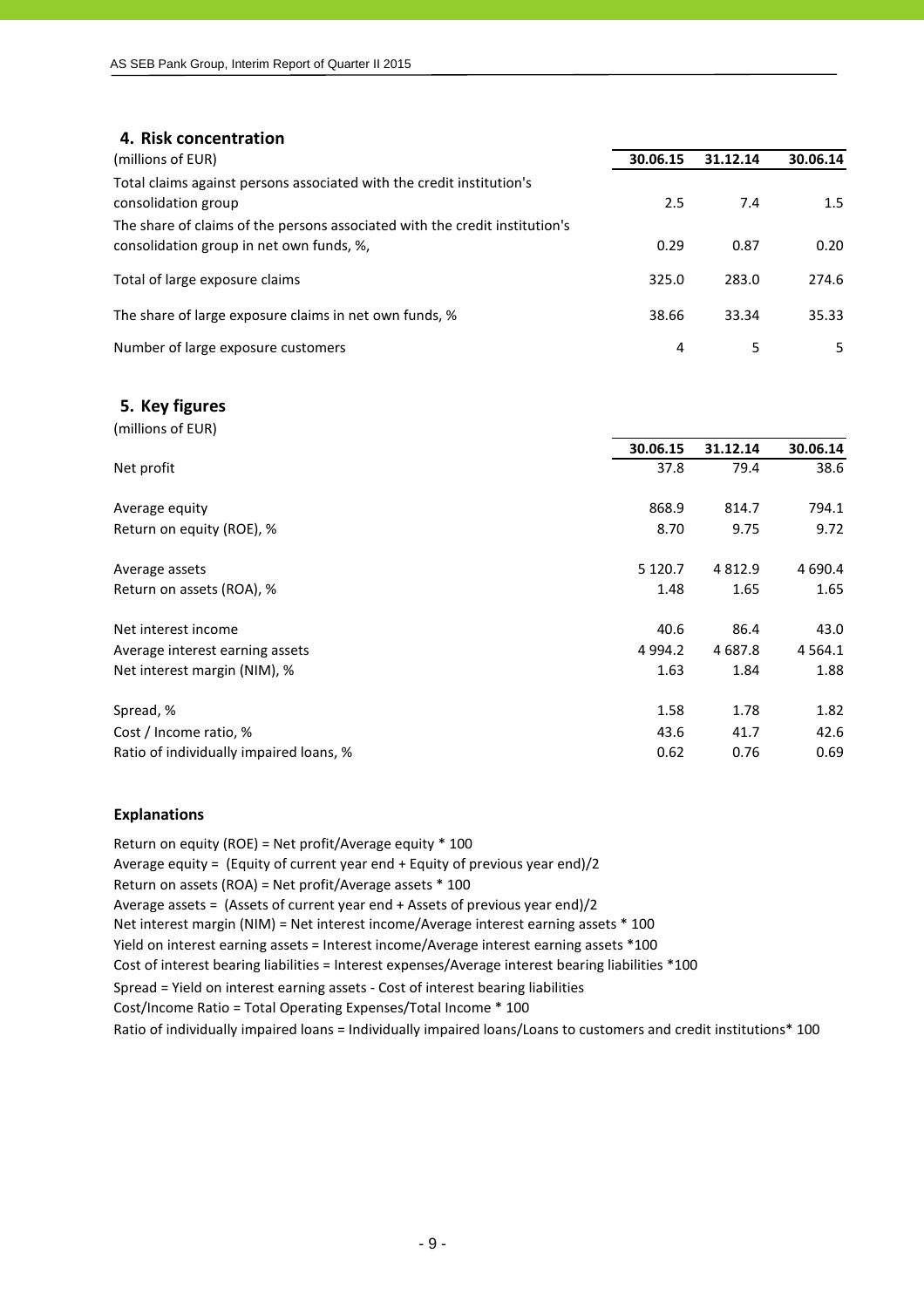#### **Interest earning assets:**

Balances with central bank Loans and advances to credit institutions Loans and advances to customers Debt securities and other fixed income securities

(all without accrued interests)

#### **Interest bearing liabilities:**

Due to credit institutions Due to customers (all without accrued interests)

#### **Total Operating Expenses:**

Personnel expenses Other expenses Depreciation, amortisation and impairment of tangible and intangible assets

#### **Total Income:**

Net interest income Net fee and commission income Net income from foreign exchange Gains less losses from financial assets at fair value through profit or loss Income from dividends Gains less losses from investment securities Share of profit of associates Other income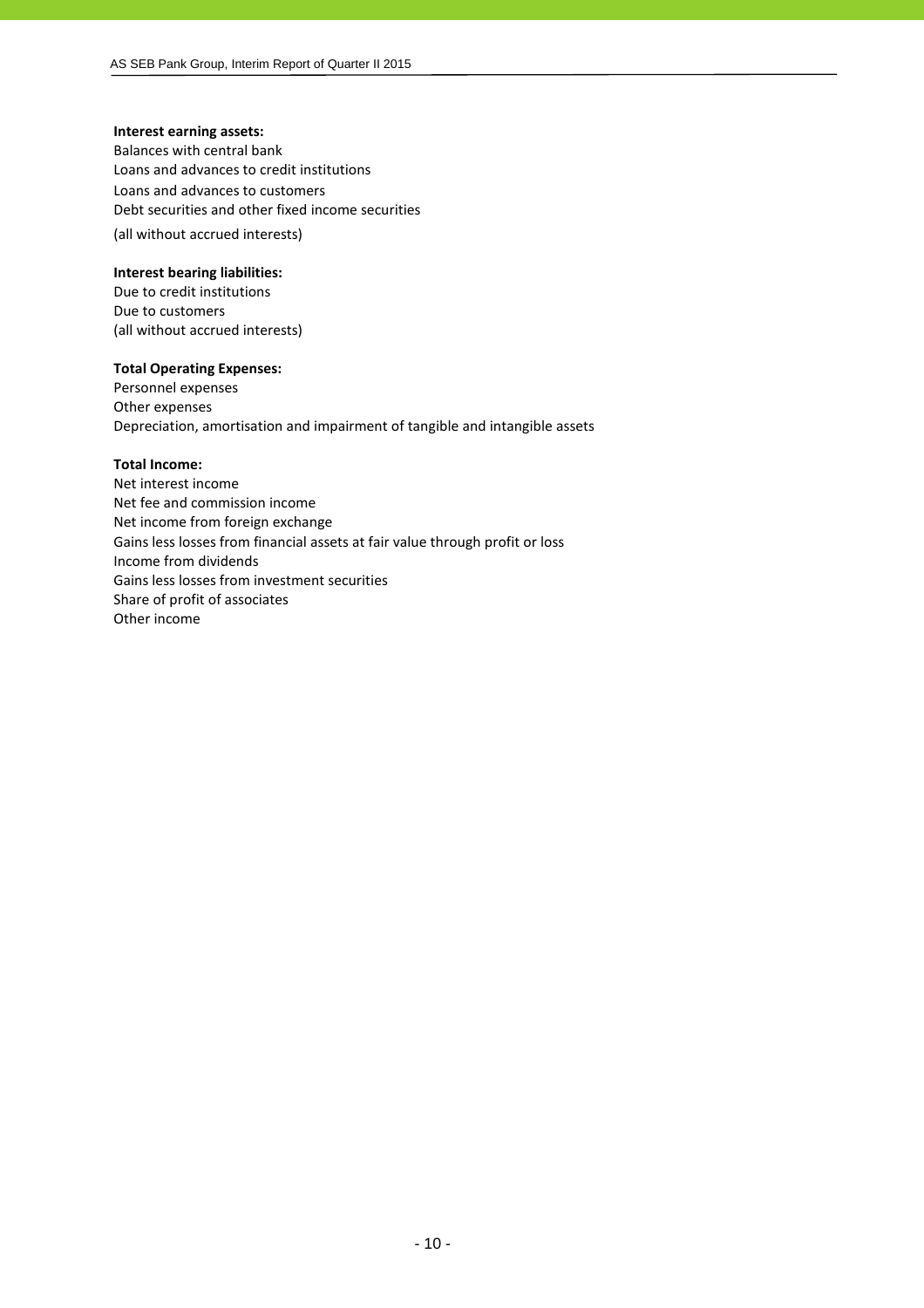# **III. Consolidated financial statements**

#### **1. Consolidated income statement** (millions of EUR)

|                                                               |                | 2015     |        | 2014         |        |
|---------------------------------------------------------------|----------------|----------|--------|--------------|--------|
|                                                               | <b>Note</b>    | 6 months |        | QII 6 months | QII    |
| Interest and similar income                                   | 3              | 46.0     | 22.6   | 50.4         | 25.8   |
| Interest expenses and similar charges                         | $\overline{4}$ | $-5.4$   | $-2.5$ | $-7.4$       | $-3.6$ |
| Net Interest Income                                           |                | 40.6     | 20.1   | 43.0         | 22.2   |
| Fee and commission income                                     | 5              | 30.8     | 15.5   | 28.1         | 14.3   |
| Fee and commission expense                                    | 6              | $-8.2$   | $-4.3$ | $-7.6$       | $-4.0$ |
| Net fee and commission income                                 |                | 22.6     | 11.2   | 20.5         | 10.3   |
| Net income from foreign exchange                              |                | 2.6      | 1.3    | 2.3          | 1.2    |
| Gains less losses from financial assets at fair value through |                |          |        |              |        |
| profit or loss                                                |                | 0.5      | 0.2    | 0.5          | 0.6    |
| Gains less losses from investment securities                  |                | $-0.6$   | $-0.1$ | $-1.6$       | $-1.1$ |
| Other income                                                  |                | 0.4      | 0.2    | 0.3          | 0.1    |
| Personnel expenses                                            |                | $-18.6$  | $-9.2$ | $-16.4$      | $-8.4$ |
| Other expenses                                                |                | $-8.5$   | $-4.2$ | $-9.7$       | $-5.0$ |
| Depreciation, amortisation and impairment of tangible and     |                |          |        |              |        |
| intangible assets                                             |                | $-1.8$   | $-0.8$ | $-1.6$       | $-0.8$ |
| Profit before impairment losses on loans and advances         |                | 37.2     | 18.7   | 37.3         | 19.1   |
| Impairment losses on loans and advances                       | $\overline{7}$ | 2.8      | $-0.1$ | 1.3          | $-0.5$ |
| Profit before income tax                                      |                | 40.0     | 18.6   | 38.6         | 18.6   |
| Income tax                                                    |                | $-2.2$   | 0.0    | 0.0          | 0.0    |
| Net profit                                                    |                | 37.8     | 18.6   | 38.6         | 18.6   |
| Profit attributable to the sole equity holder                 |                | 37.8     | 18.6   | 38.6         | 18.6   |
| 2. Consolidated statement of comprehensive income             |                |          |        |              |        |
| (millions of EUR)                                             |                | 2015     |        | 2014         |        |
|                                                               |                | 6 months |        | QII 6 months | QII    |
| Net profit                                                    |                | 37.8     | 18.6   | 38.6         | 18.6   |
| Other comprehensive income/expense                            |                |          |        |              |        |

Items that may subsequently be reclassified to the income statement:

| Revaluation of available-for-sale financial assets | 0.2  | $-0.1$ | 0.2  | 0.1  |
|----------------------------------------------------|------|--------|------|------|
| Total other comprehensive income/expense           | 0.2  | $-0.1$ | 0.2  | 0.1  |
| Total comprehensive income                         | 38.0 | 18.5   | 38.8 | 18.7 |
| Sole equity holder of the parent entity (total)    | 38.0 | 18.5   | 38.8 | 18.7 |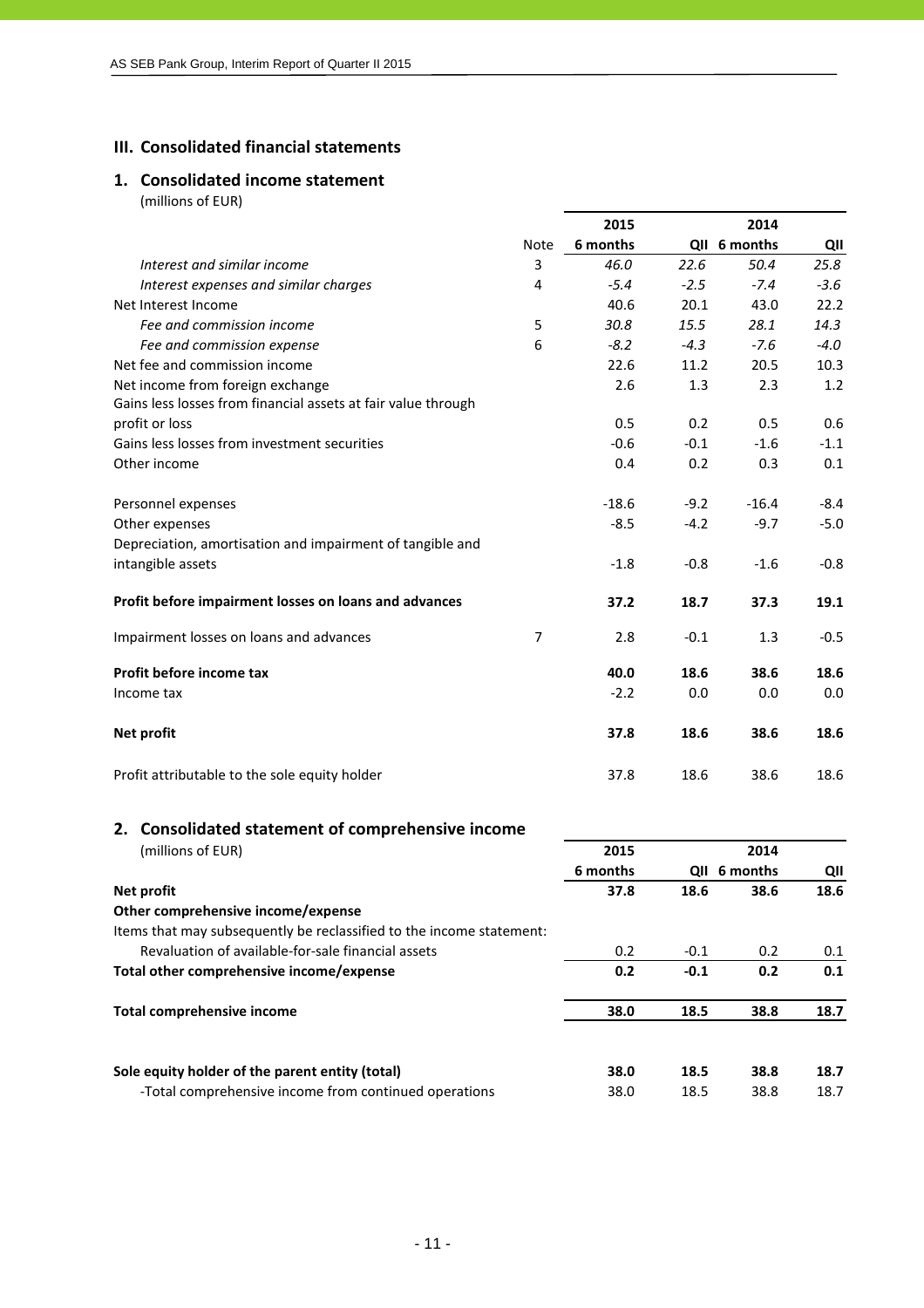# **3. Consolidated statement of financial position**

|                                                                               | 30.06.15  | 31.12.14    |
|-------------------------------------------------------------------------------|-----------|-------------|
| <b>ASSETS</b>                                                                 |           |             |
| Cash                                                                          | 40.0      | 43.4        |
| Balances with central bank                                                    | 170.0     | 940.0       |
| Loans and advances to credit institutions                                     | 778.8     | 53.0        |
| Loans and advances to customers                                               | 3 9 9 0.0 | 3 9 6 3 . 4 |
| Financial assets held for trading                                             | 22.6      | 28.7        |
| Financial assets designated at fair value through profit or loss at inception | 0.0       | 102.2       |
| Available-for-sale financial assets                                           | 5.7       | 5.2         |
| Other assets                                                                  | 38.9      | 34.8        |
| Investments in associates                                                     | 0.8       | 0.8         |
| Intangible assets                                                             | 2.2       | 1.1         |
| Property, plant and equipment                                                 | 9.5       | 10.2        |
| <b>TOTAL ASSETS</b>                                                           | 5058.5    | 5 1 8 2 . 8 |

| LIABILITIES AND SHAREHOLDERS' EQUITY                       |             |             |
|------------------------------------------------------------|-------------|-------------|
| Due to credit institutions                                 | 888.6       | 1 0 3 3 .5  |
| Due to customers                                           | 3 1 9 2 . 2 | 3 188.7     |
| <b>Other liabilities</b>                                   | 71.6        | 78.0        |
| Financial liabilities at fair value through profit or loss | 22.8        | 27.5        |
| Provisions                                                 | 0.3         | 0.3         |
| <b>Total Liabilities</b>                                   | 4 1 7 5 . 5 | 4 3 2 8 .0  |
|                                                            |             |             |
| Share capital                                              | 42.5        | 42.5        |
| Share premium                                              | 86.3        | 86.3        |
| Other reserves                                             | 20.3        | 20.1        |
| Retained earnings                                          | 733.9       | 705.9       |
| Total shareholders' equity                                 | 883.0       | 854.8       |
| <b>TOTAL LIABILITIES AND SHAREHOLDERS' EQUITY</b>          | 5 0 5 8.5   | 5 1 8 2 . 8 |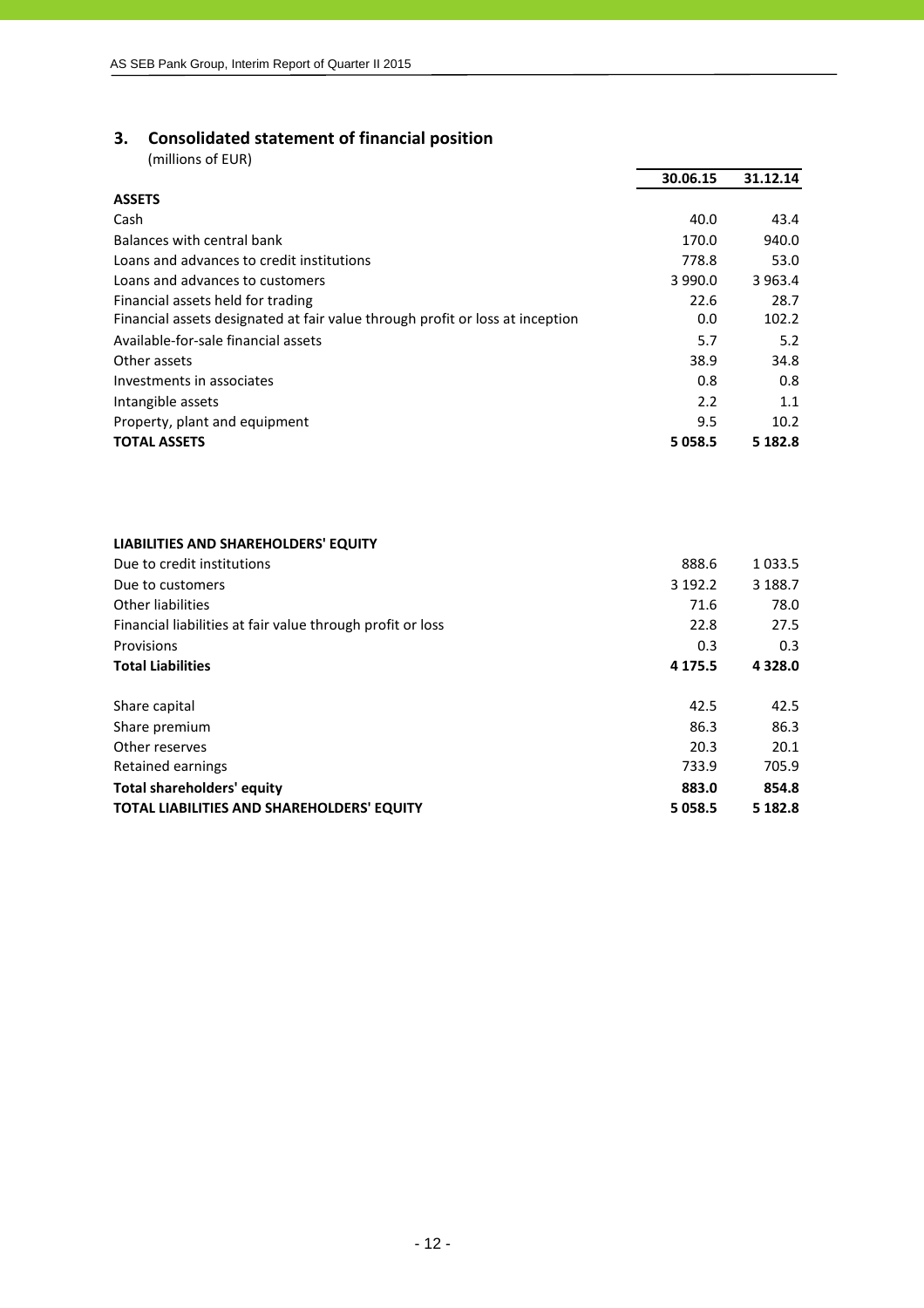# **4. Consolidated cash flow statement**

|                                                                                 | 2015        | 2014     |
|---------------------------------------------------------------------------------|-------------|----------|
|                                                                                 | 6 months    | 6 months |
| I. Cash flows from operating activities                                         |             |          |
| Interest received                                                               | 46.1        | 50.0     |
| Interest paid                                                                   | $-5.0$      | $-6.5$   |
| Fee and commission received                                                     | 30.8        | 28.1     |
| Fee and commission paid                                                         | $-8.2$      | $-7.6$   |
| Net trading income and other operating income                                   | 3.4         | 1.1      |
| Personnel expenses and other operating expenses                                 | $-26.8$     | $-25.2$  |
| Income tax paid                                                                 | $-2.2$      | 0.0      |
| Cash flows from operating activities before changes in the operating assets and |             |          |
| <b>liabilities</b>                                                              | 38.1        | 39.9     |
| Changes in operating assets:                                                    |             |          |
| Loans and advances to credit institutions and mandatory reserve in central bank | $-7.9$      | 10.3     |
| Loans and advances to customers                                                 | $-24.3$     | $-67.1$  |
| Other assets                                                                    | 8.8         | 0.2      |
| <b>Changes of operating liabilities:</b>                                        |             |          |
| Due to credit institutions                                                      | $-152.3$    | 286.5    |
| Due to customers                                                                | 3.9         | 167.9    |
| <b>Other liabilities</b>                                                        | $-4.5$      | 0.7      |
| Cash flow from (used in) operating activities                                   | $-138.2$    | 438.4    |
| II. Cash flows from investing activities                                        |             |          |
| Purchase of investment properties, tangible and intangible assets               | $-2.4$      | $-2.4$   |
| Cash flow from (used in) investing activities                                   | $-2.8$      | $-2.3$   |
| III. Cash flows from financing activities                                       |             |          |
| Dividends paid                                                                  | $-10.0$     | 0.0      |
| Cash used in financing activities                                               | $-10.0$     | 0.0      |
| Net decrease/increase in cash and cash equivalents                              | $-151.0$    | 436.1    |
| Cash and cash equivalents at the beginning of period                            | 1 1 0 5 . 0 | 501.6    |
| Effect of exchange rate changes on cash and cash equivalents                    | 0.0         | 0.0      |
| Cash and cash equivalents at the end of period                                  | 954.0       | 937.7    |

| Cash and cash equivalents includes:                      | 30.06.15 | 30.06.14 |
|----------------------------------------------------------|----------|----------|
| Cash on hand                                             | 40.0     | 39.6     |
| Balances with the central bank without mandatory reserve | 135.8    | 38.3     |
| Liquid deposits in other credit institutions             | 778.2    | 659.3    |
| Trading portfolio and liquidity securities               | 0.0      | 200.5    |
|                                                          | 954.0    | 937.7    |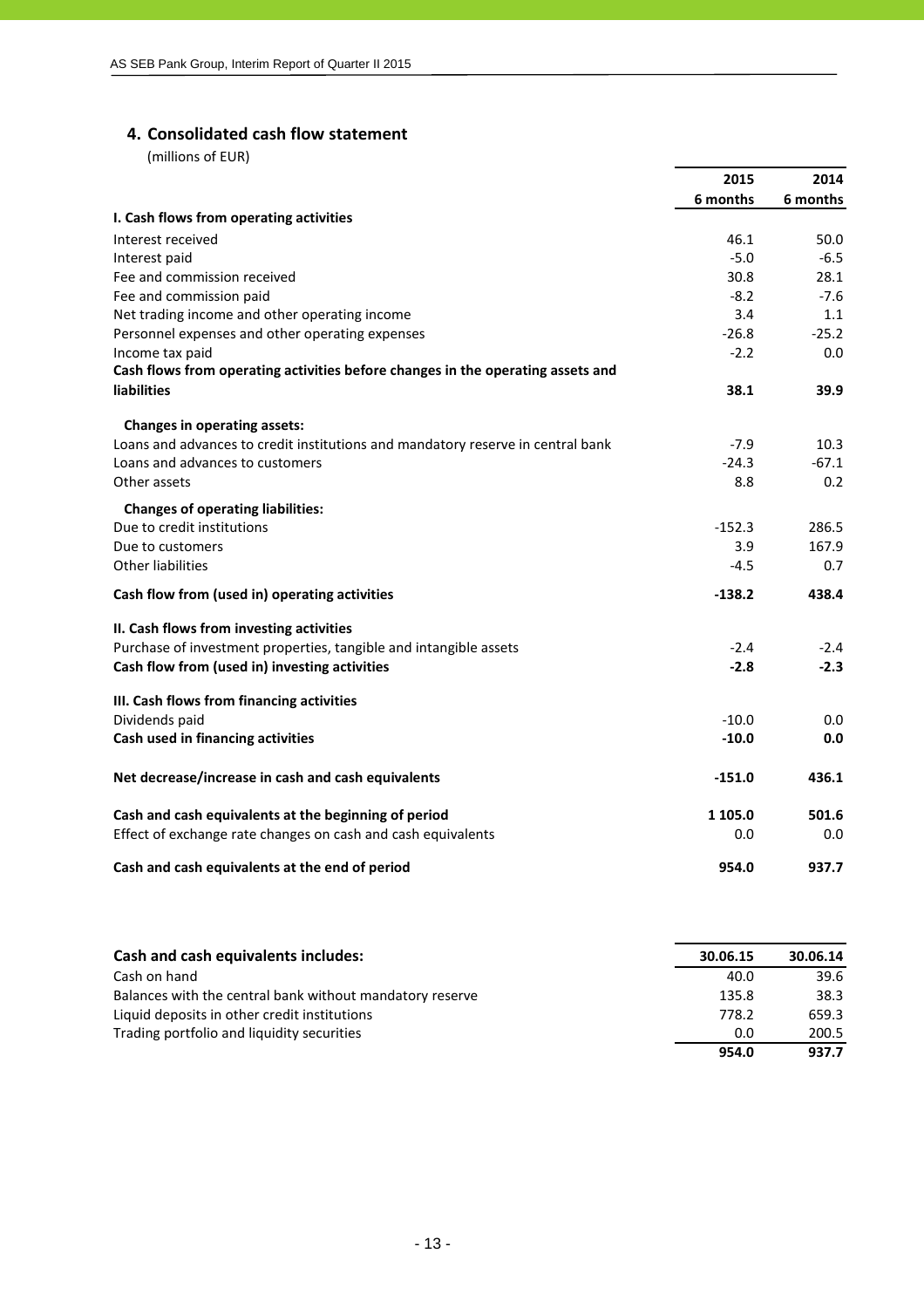# **5. Changes in consolidated shareholders' equity**

|                                                                           |               | <b>Share</b> |                 | <b>Retained</b> | <b>Total</b>  |
|---------------------------------------------------------------------------|---------------|--------------|-----------------|-----------------|---------------|
|                                                                           | Share capital | premium      | <b>Reserves</b> | profit          | shareholders' |
| Year beginning 01.01.2014                                                 | 42.5          | 86.3         | 19.8            | 626.0           | 774.6         |
| Other                                                                     | 0.0           | 0.0          | 0.0             | 0.2             | 0.2           |
| Net profit                                                                | 0.0           | 0.0          | 0.0             | 38.6            | 38.6          |
| Other comprehensive income:<br>Net change in available-for-sale financial |               |              |                 |                 |               |
| assets                                                                    | 0.0           | 0.0          | 0.2             | 0.0             | 0.2           |
| Total other comprehensive income                                          | 0.0           | 0.0          | 0.2             | 0.0             | 0.2           |
| <b>Total comprehensive income</b>                                         | 0.0           | 0.0          | 0.2             | 38.6            | 38.8          |
| <b>Final balance 30.06.2014</b>                                           | 42.5          | 86.3         | 20.0            | 664.8           | 813.6         |
| Year beginning 01.01.2015                                                 | 42.5          | 86.3         | 20.1            | 705.9           | 854.8         |
| Dividend paid                                                             | 0.0           | 0.0          | 0.0             | $-10.0$         | $-10.0$       |
| Other                                                                     | 0.0           | 0.0          | 0.0             | 0.2             | 0.2           |
| Net profit                                                                | 0.0           | 0.0          | 0.0             | 37.8            | 37.8          |
| Other comprehensive income:<br>Net change in available-for-sale financial |               |              |                 |                 |               |
| assets                                                                    | 0.0           | 0.0          | 0.2             | 0.0             | 0.2           |
| Total other comprehensive income                                          | 0.0           | 0.0          | 0.2             | 0.0             | 0.2           |
| <b>Total comprehensive income</b>                                         | 0.0           | 0.0          | 0.2             | 37.8            | 38.0          |
| <b>Final balance 30.06.2015</b>                                           | 42.5          | 86.3         | 20.3            | 733.9           | 883.0         |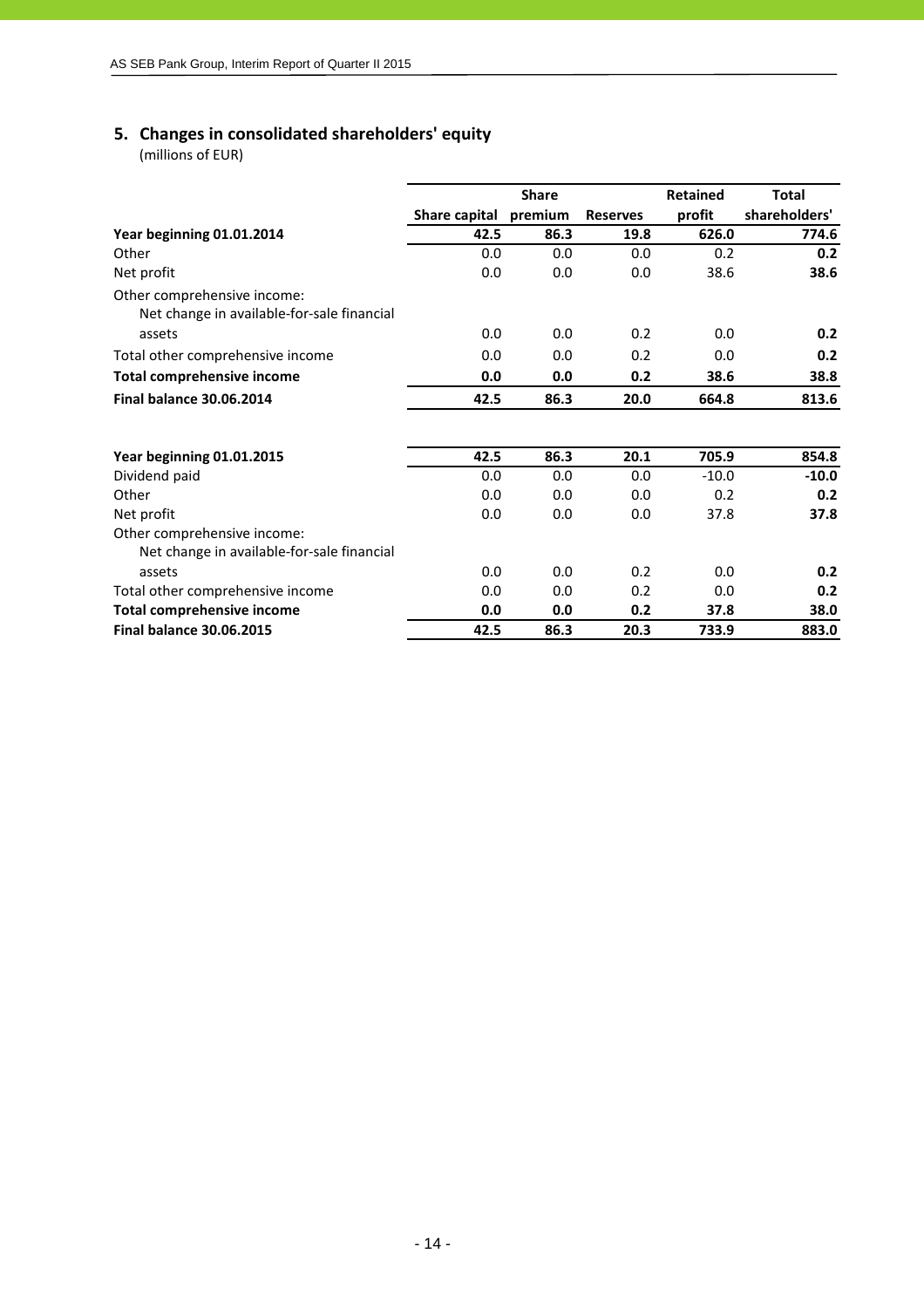#### **6. Contingent assets and liabilities and commitments**

(millions of EUR)

| 30.06.15                                            |               | <b>Contract amount</b> | <b>Balance value</b> |                    |  |
|-----------------------------------------------------|---------------|------------------------|----------------------|--------------------|--|
|                                                     | <b>Assets</b> | <b>Liabilities</b>     | <b>Assets</b>        | <b>Liabilities</b> |  |
| 1. Irrevocable and revocable transactions           | 64.6          | 1029.7                 | 0.0                  | 0.0                |  |
| 1.1. Guarantees and other similar off-balance sheet |               |                        |                      |                    |  |
| irrovocable liabilitieas and claims                 | 59.6          | 302.1                  | 0.0                  | 0.0                |  |
| incl. financial guarantees                          | 57.8          | 138.2                  | 0.0                  | 0.0                |  |
| 1.2. Loan commitments                               | 5.0           | 727.6                  | 0.0                  | 0.0                |  |
| 2. Derivatives                                      | 602.8         | 602.4                  | 22.6                 | 22.8               |  |
| 2.1. Currency related derivatives                   | 278.1         | 278.0                  | 1.2                  | 1.0                |  |
| 2.2. Interest related derivatives                   | 314.0         | 314.0                  | 20.2                 | 20.4               |  |
| 2.3. Equity related derivatives*                    | 10.7          | 10.4                   | 1.2 <sub>2</sub>     | 1.4                |  |
|                                                     | 667.4         | 1632.1                 | 22.6                 | 22.8               |  |

| 31.12.14                                            | <b>Contract amount</b> |                    |               | <b>Balance value</b> |  |
|-----------------------------------------------------|------------------------|--------------------|---------------|----------------------|--|
|                                                     | <b>Assets</b>          | <b>Liabilities</b> | <b>Assets</b> | <b>Liabilities</b>   |  |
| 1. Irrevocable and revocable transactions           | 5.8                    | 931.8              | 0.0           | 0.0                  |  |
| 1.1. Guarantees and other similar off-balance sheet |                        |                    |               |                      |  |
| irrovocable liabilitieas and claims                 | 0.8                    | 240.5              | 0.0           | 0.0                  |  |
| incl. financial quarantees                          | 0.0                    | 80.3               | 0.0           | 0.0                  |  |
| 1.2. Loan commitments                               | 5.0                    | 691.3              | 0.0           | 0.0                  |  |
| 2. Derivatives                                      | 959.0                  | 956.8              | 28.7          | 27.6                 |  |
| 2.1. Currency related derivatives                   | 629.8                  | 627.8              | 3.4           | 1.4                  |  |
| 2.2. Interest related derivatives                   | 316.1                  | 316.1              | 24.0          | 24.5                 |  |
| 2.3. Equity related derivatives*                    | 13.1                   | 12.9               | 1.3           | 1.7                  |  |
|                                                     | 964.8                  | 1888.6             | 28.7          | 27.6                 |  |

\* Derivative transactions are executed to cover the client's position and the derivative risks are not taken to own portfolio. All risks arising from these transactions are fully mitigated with parent company. The equity option prices are calculated using for all input data (e.g. underlying prices or volumes) either independently sourced input (e.g. the underlying prices) or an independent price verification is performed on the next day to compare the values to independently sourced market data (e.g. for volumes).

Pursuant to the Law of Obligations Act, the operating lease agreements, concluded by AS SEB Liising are partially related to a contingent liability, the likelihood and the amount of which cannot be reliably determined. According to the management of the company, based on the previous practice, realisation of the obligation is unlikely.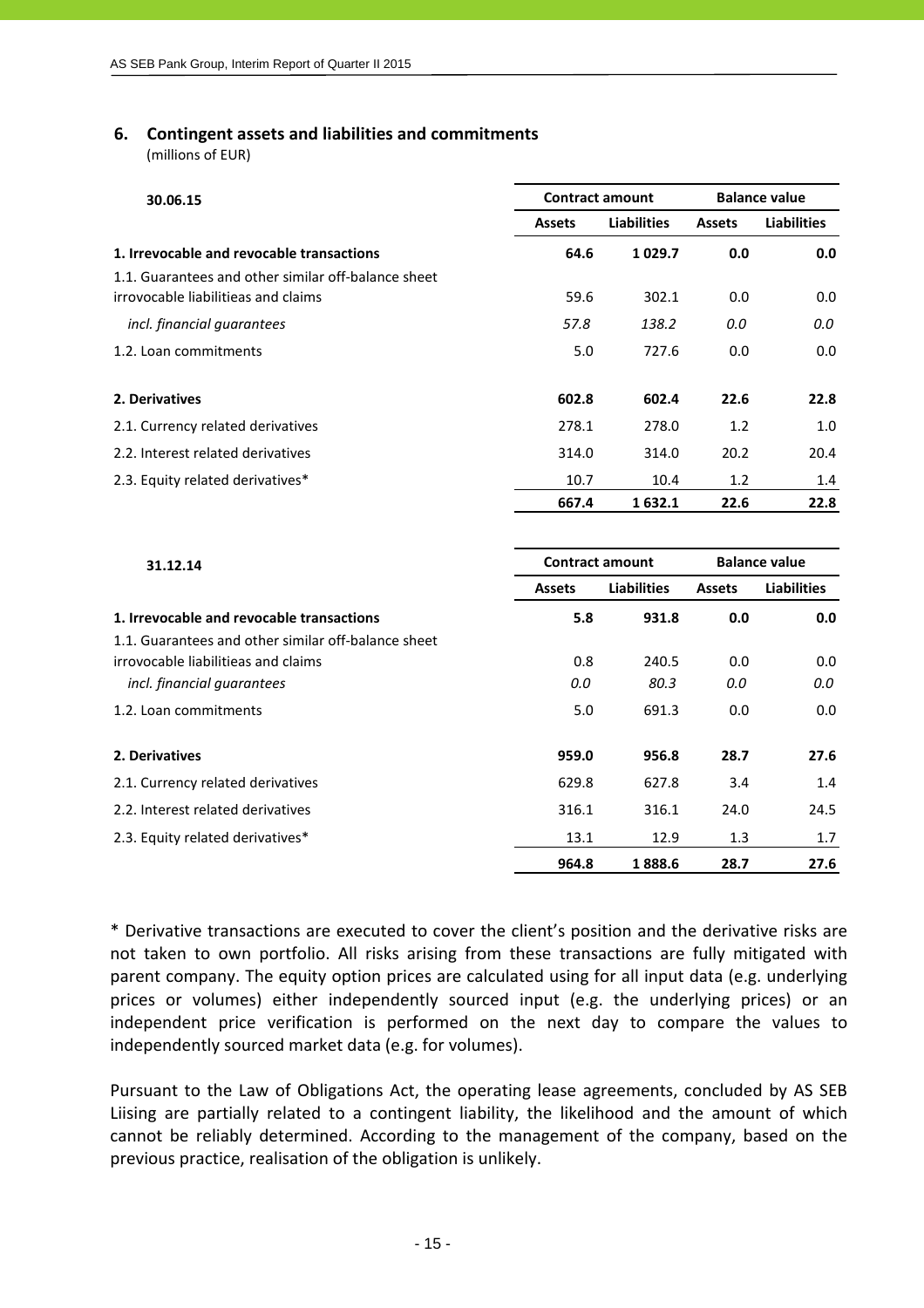# **Note 1 Accounting principles**

The interim report of AS SEB Pank Group for Quarter II 2015 has been prepared in conformity with International Accounting Standard IAS 34 "Interim Financial Reporting" and the disclosure requirements, established by Eesti Pank.

The accounting principles, used in the interim report of AS SEB Pank Group for Quarter II 2015 are in conformity with the accounting principles used in the annual report for the year ended on 31 December 2014.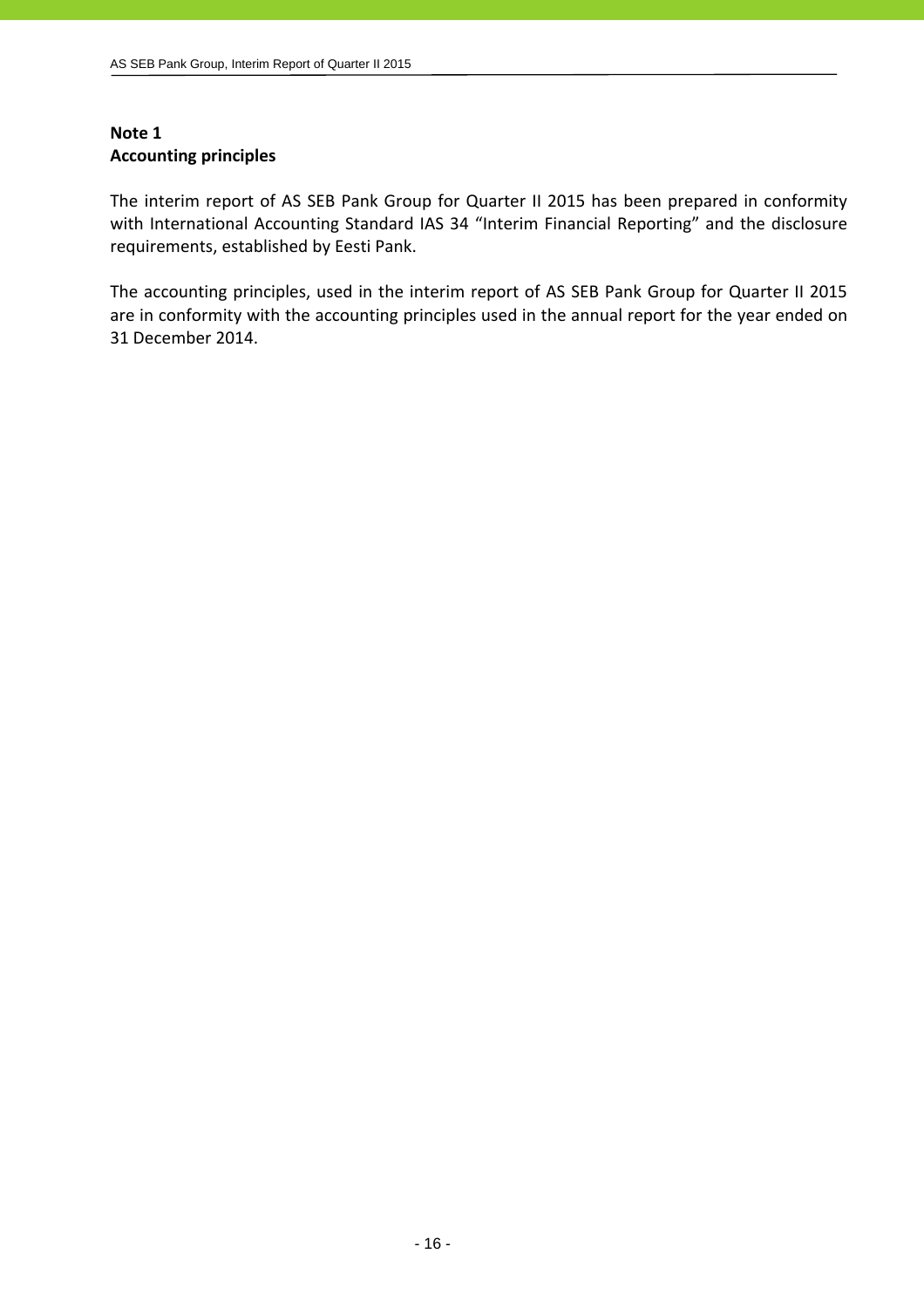# **Fair value of financial assets and liabilities**

(millions of EUR)

#### **A) Financial instruments measured at fair value**

|                                                                        | 30.06.15 |         |         |       |         | 31.12.14 |         |       |
|------------------------------------------------------------------------|----------|---------|---------|-------|---------|----------|---------|-------|
|                                                                        | Level 1  | Level 2 | Level 3 | Total | Level 1 | Level 2  | Level 3 | Total |
| Financial assets at fair value through profit and loss                 |          |         |         |       |         |          |         |       |
| <b>Financial assets held for trading</b>                               | 0.1      | 22.5    | 0.0     | 22.6  | 0.3     | 28.5     | 0.0     | 28.8  |
| Derivatives                                                            | 0.0      | 22.5    | 0.0     | 22.5  | $0.2*$  | 28.5     | 0.0     | 28.7  |
| Financial assets designated at fair<br>value through profit or loss at |          |         |         |       |         |          |         |       |
| inception                                                              | 0.0      | 0.0     | 0.0     | 0.0   | 102.2   | 0.0      | 0.0     | 102.2 |
| Debt securities                                                        | 0.0      | 0.0     | 0.0     | 0.0   | 102.2   | 0.0      | 0.0     | 102.2 |
| Available for sale financial assets                                    | 5.6      | 0.0     | 0.1     | 5.7   | 5.1     | 0.0      | 0.1     | 5.2   |
| Investment securities - equity                                         | 5.6      | 0.0     | 0.1     | 5.7   | 5.1     | 0.0      | 0.1     | 5.2   |
| <b>TOTAL ASSETS</b>                                                    | 5.7      | 22.5    | 0.1     | 28.3  | 107.6   | 28.5     | 0.1     | 136.2 |
| Financial liabilities at fair value through profit and loss            |          |         |         |       |         |          |         |       |
| Financial liabilities held for trading                                 | 0.0      | 22.8    | 0.0     | 22.8  | $0.1*$  | 27.4     | 0.0     | 27.5  |
| <b>TOTAL LIABILITIES</b>                                               | 0.0      | 22.8    | 0.0     | 22.8  | 0.1     | 27.4     | 0.0     | 27.5  |

\*Fair value of spot derivatives

IFRS 7 specifies a hierarchy of valuation techniques based on whether the inputs to those valuation techniques are observable or unobservable. Observable inputs reflect market data obtained from independent sources; unobservable inputs reflect the Group's market assumptions. These two types of inputs have created the following fair value hierarchy:

Level 1 ‐ Quoted prices (unadjusted) in active markets for identical assets or liabilities. This level includes listed equity securities and debt instruments on exchanges but also instruments quoted by market participants.

Level 2 - Inputs other than quoted prices included within Level 1 that are observable for the asset or liability, either directly (that is, as prices) or indirectly (that is, derived from prices). The sources of input parameters like Euro yield curve or counterparty credit risk are Bloomberg and Thomson Reuters.

Level 3 - Inputs for the asset or liability that are not based on observable market data (unobservable inputs). This level includes equity investments and debt instruments with significant unobservable components.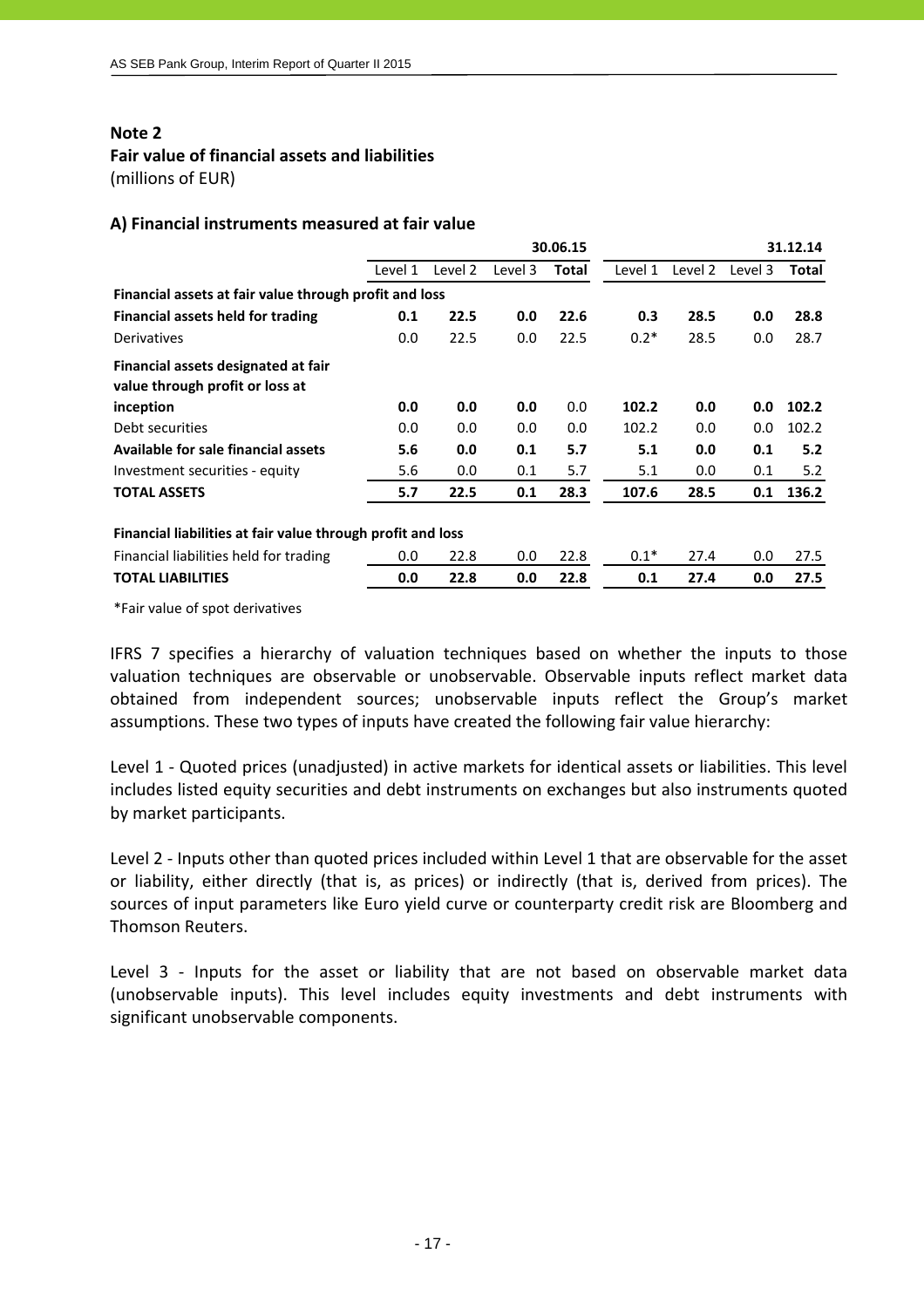| <b>Reconciliation of Level 3 Items</b>                     | Available-for-sale financial assets |       |  |  |
|------------------------------------------------------------|-------------------------------------|-------|--|--|
|                                                            | Investment                          |       |  |  |
|                                                            | securities -                        |       |  |  |
|                                                            | equity                              | Total |  |  |
| At 1 January 2014                                          | 0.1                                 | 0.1   |  |  |
| At 31 December 2014                                        | 0.1                                 | 0.1   |  |  |
| Total losses for the period included in profit or loss for |                                     |       |  |  |
| assets/liabilities held at 31.12.14                        | 0.0                                 | 0.0   |  |  |
| At 1 January 2015                                          | 0.1                                 | 0.1   |  |  |
| At 31 June 2015                                            | 0.1                                 | 0.1   |  |  |
| Total losses for the period included in profit or loss for |                                     |       |  |  |
| assets/liabilities held at 30.06.15                        | 0.0                                 | 0.0   |  |  |

#### **B) Financial instruments not measured at fair value**

|                                           | 30.06.15       |             | 31.12.14       |             |  |
|-------------------------------------------|----------------|-------------|----------------|-------------|--|
|                                           | Fair value,    |             |                | Fair value, |  |
|                                           | Carrying value | Level 3     | Carrying value | Level 3     |  |
| <b>ASSETS</b>                             |                |             |                |             |  |
| Loans and advances to credit institutions | 778.8          | 778.8       | 53.0           | 53.0        |  |
| Loans and advances to customers           | 3 9 9 0.0      | 3 867.0     | 3 9 6 3 . 4    | 3 870.3     |  |
| Loans to Corporates                       | 2 0 3 0 . 7    | 2 038.3     | 2 0 5 4 .5     | 2053.5      |  |
| Loans to households                       | 1959.3         | 1828.7      | 1 908.9        | 1816.8      |  |
| Other assets                              | 38.9           | 38.9        | 34.8           | 34.8        |  |
| <b>TOTAL ASSETS</b>                       | 4807.7         | 4 684.7     | 4 0 5 1 .2     | 3 9 5 8.1   |  |
| <b>LIABILITIES</b>                        |                |             |                |             |  |
| Due to credit institutions                | 888.6          | 887.6       | 1 0 3 3 .5     | 1 0 3 2.4   |  |
| Due to customers                          | 3 192.2        | 3 194.6     | 3 1 8 8 .7     | 3 191.8     |  |
| Due to Corporates                         | 1806.3         | 1808.4      | 1 843.6        | 1846.5      |  |
| Due to households                         | 1 3 8 5 . 9    | 1 3 8 6 . 2 | 1 345.1        | 1 345.4     |  |
| Other financial liabilities               | 71.6           | 71.6        | 78.0           | 78.0        |  |
| Subordinated loans                        | 0.0            | 0.0         | 0.0            | 0.0         |  |
| <b>TOTAL LIABILITIES</b>                  | 4 1 5 2 . 4    | 4 1 5 3 . 8 | 4 300.2        | 4 302.2     |  |

AS SEB Pank conducts assessment of fair value of financial assets and liabilities which are not presented in the Group's statement of financial position at their fair value. All finance instruments not measured at fair value specified at Level 3 in hierarchy of valuation of fair value, because of using unobservable inputs.

When calculating fair value for floating interest rate loans and for fixed-interest rate lending, future cash flows are discounted based on the market interest curve, which has been adjusted for applicable margins of new lending. Similarly have been calculated also fixed-interest rate deposits, floating interest rate and fixed‐interest rate balances due to credit institutions.

As of reporting date fair value of loans and advances to customers was 3.08% (31.12.2014: 2.35%) lower than the carrying amount. Fair value of balances due to credit institutions was 0.12% lower (31.12.2014: 0.11% lower) than the carrying amount. Fair value of balances due to customers was 0.07% higher (31.12.2014: 0.1% higher) than the carrying amount.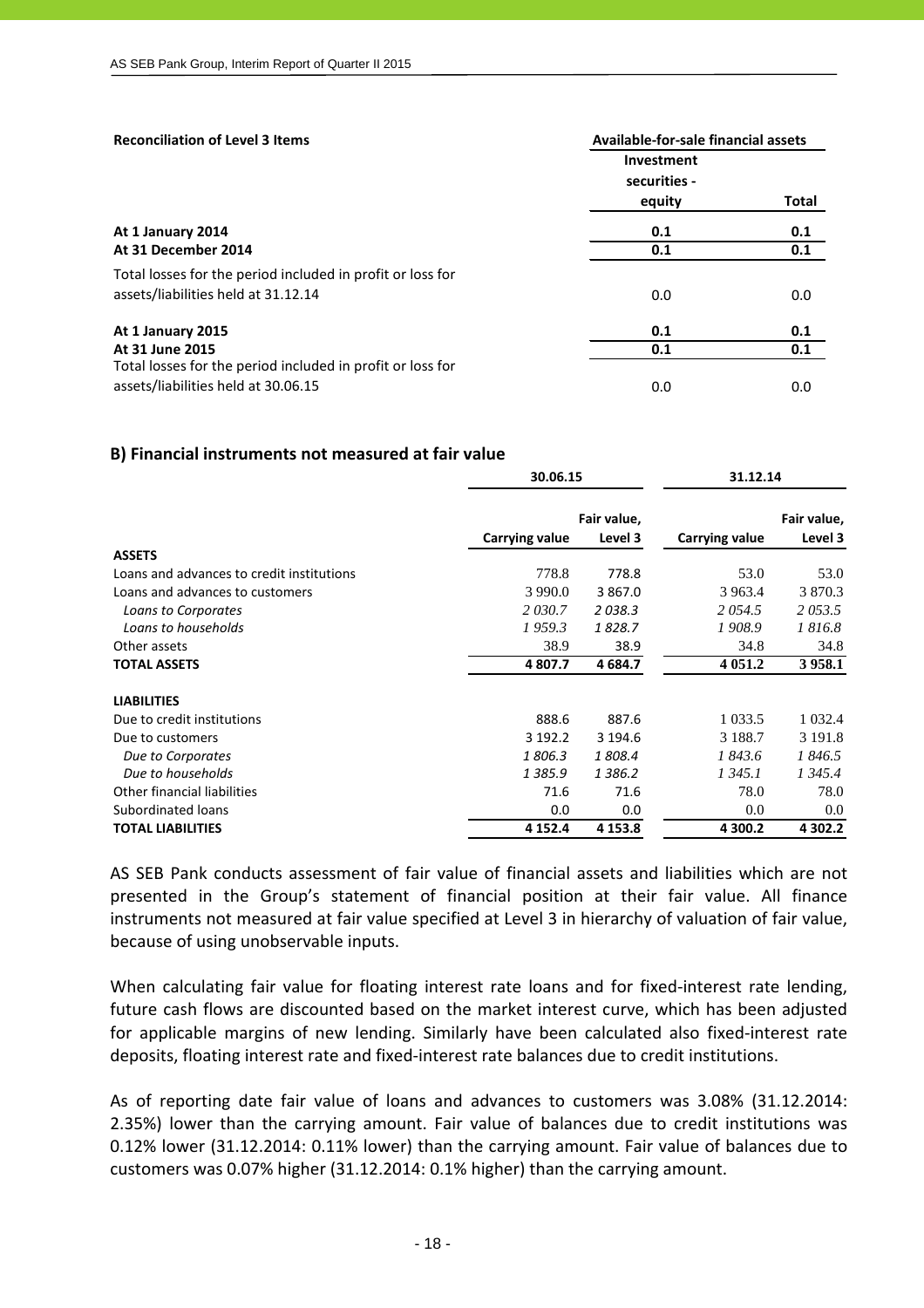# **Interest and similar income**

|  | (millions of EU |  |
|--|-----------------|--|
|  |                 |  |

| (millions of EUR)         | 2015     |      | 2014     |      |
|---------------------------|----------|------|----------|------|
|                           | 6 months | QII  | 6 months | QII  |
| Loans                     | 38.2     | 19.0 | 41.5     | 20.9 |
| Leasing                   | 6.9      | 3.4  | 6.6      | 3.4  |
| Deposits with other banks | 0.3      | 0.2  | 0.5      | 0.2  |
| Fixed income securities   | 0.6      | 0.0  | 1.8      | 1.3  |
|                           | 46.0     | 22.6 | 50.4     | 25.8 |

#### **Note 4**

# **Interest expenses and similar charges**

| (millions of EUR)              | 2015     |        | 2014     |        |
|--------------------------------|----------|--------|----------|--------|
|                                | 6 months | ΟII    | 6 months | QII    |
| Credit institutions            | $-2.6$   | $-1.2$ | $-3.7$   | $-1.9$ |
| Time and other saving deposits | $-1.1$   | $-0.5$ | $-1.7$   | $-0.8$ |
| Demand deposits                | $-1.6$   | $-0.8$ | $-1.9$   | $-0.9$ |
| Other                          | $-0.1$   | 0.0    | $-0.1$   | 0.0    |
|                                | $-5.4$   | $-2.5$ | $-7.4$   | $-3.6$ |

#### **Note 5**

#### **Fee and commission income**

(millions of EUR) **2015 2014**

|                                               | 6 months | QII  | 6 months | QII     |
|-----------------------------------------------|----------|------|----------|---------|
| Payment cards related commissions             | 11.9     | 6.2  | 11.6     | 6.1     |
| Securities market services *                  | 5.6      | 2.8  | 5.0      | 2.4     |
| <b>Transaction fees</b>                       | 2.7      | 1.4  | 2.8      | $1.5\,$ |
| Credit contracts**                            | 2.4      | 1.2  | 2.1      | 1.1     |
| Insurance brokerage fees                      | 1.5      | 0.8  | 1.3      | 0.7     |
| Other settlement fees                         | 2.2      | 1.1  | 2.0      | 1.0     |
| Income from leasing agreements (full service) | 0.4      | 0.2  | 0.5      | 0.2     |
| Income from electronic channels               | 0.7      | 0.3  | 0.7      | 0.3     |
| Cash handling fees                            | 0.4      | 0.2  | 0.5      | 0.3     |
| Commodity futures fees                        | 0.4      | 0.0  | 0.0      | 0.0     |
| Other                                         | 2.6      | 1.3  | 1.6      | 0.7     |
|                                               | 30.8     | 15.5 | 28.1     | 14.3    |

\* Securities market services includes asset management fees of investment funds and securities portfolios, custody services, advisory fees and other with securities transactions related fees.

\*\* Credit contracts include loan, leasing, letter of credit and guarantee contracts, which are short‐term and do not constitute interest income, but are of administrative nature for arrangement or reorganisation of credits.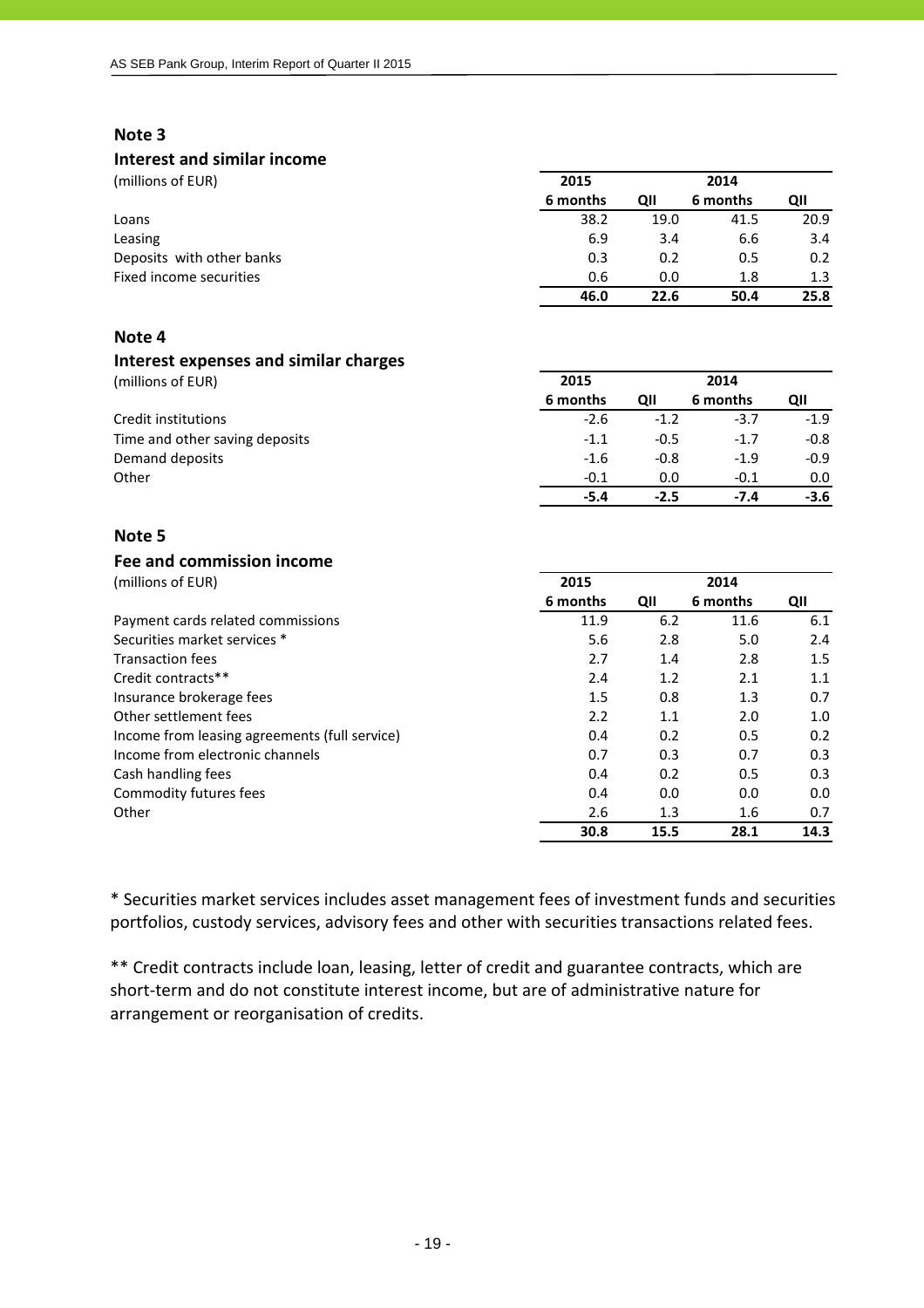#### **Fee and commission expense**

| (millions of EUR)                             | 2015     | 2014   |          |        |
|-----------------------------------------------|----------|--------|----------|--------|
|                                               | 6 months | QII    | 6 months | QII    |
| Payment cards related commissions             | $-5.4$   | $-2.9$ | $-5.0$   | $-2.6$ |
| Cash collecting fees                          | $-0.6$   | $-0.3$ | $-0.6$   | $-0.3$ |
| Expenses to leasing agreements (full service) | $-0.4$   | $-0.2$ | $-0.4$   | $-0.2$ |
| Securities market services                    | $-0.8$   | $-0.4$ | $-0.6$   | $-0.3$ |
| <b>Transaction fees</b>                       | $-0.6$   | $-0.3$ | $-0.5$   | $-0.3$ |
| Other                                         | $-0.4$   | $-0.2$ | $-0.5$   | $-0.3$ |
|                                               | $-8.2$   | $-4.3$ | $-7.6$   | $-4.0$ |

### **Note 7**

#### **Impairment losses on loans and advances**

| (millions of EUR) | 2015 | 2014 |
|-------------------|------|------|
|                   | $ -$ |      |

|                                                    | 6 months | QII    | 6 months | ΟII           |
|----------------------------------------------------|----------|--------|----------|---------------|
| <b>Impairment losses</b>                           | 2.8      | -0.1   | 1.3      | $-0.5$        |
| impairment losses of reporting period              | $-0.9$   | $-0.8$ | $-2.3$   | $-1.8$        |
| recoveries from write-offs                         | 0.5      | 0.3    | 0.3      | $0.2^{\circ}$ |
| decreasing of impairment losses of previous period | 3.2      | 0.4    | 3.3      | 1.1           |
|                                                    | 2.8      | -0.1   |          |               |

#### **Note 8**

#### **Allowances on loans and advances**

(millions of EUR)

|                                             |        | 30.06.15 31.12.14 |
|---------------------------------------------|--------|-------------------|
| At the beginning of period (January, 1)     | 44.4   | 53.8              |
| Allowances of reporting period              | 0.9    | 5.1               |
| Decreasing of allowances of previous period | $-3.2$ | $-5.9$            |
| Loans and advances written off              | $-2.7$ | -8.6              |
| At the end of period                        | 39.4   | 44.4              |
| Recoveries from write-offs                  | 0.5    | 0.6               |

#### **Note 9**

#### **Loans and advances to customers by remaining maturity**

|          | Less than 3-12<br>3 months months | $1-5$<br>vears     | 5-10<br>vears | Over 10<br>vears | Total               |
|----------|-----------------------------------|--------------------|---------------|------------------|---------------------|
| 30.06.15 | 248.3                             | 702.4 1 695.3      | 498.9         |                  | 845.1 <b>3990.0</b> |
| 31.12.14 | 282.9                             | 586.4 1768.6 492.5 |               |                  | 833.0 3963.4        |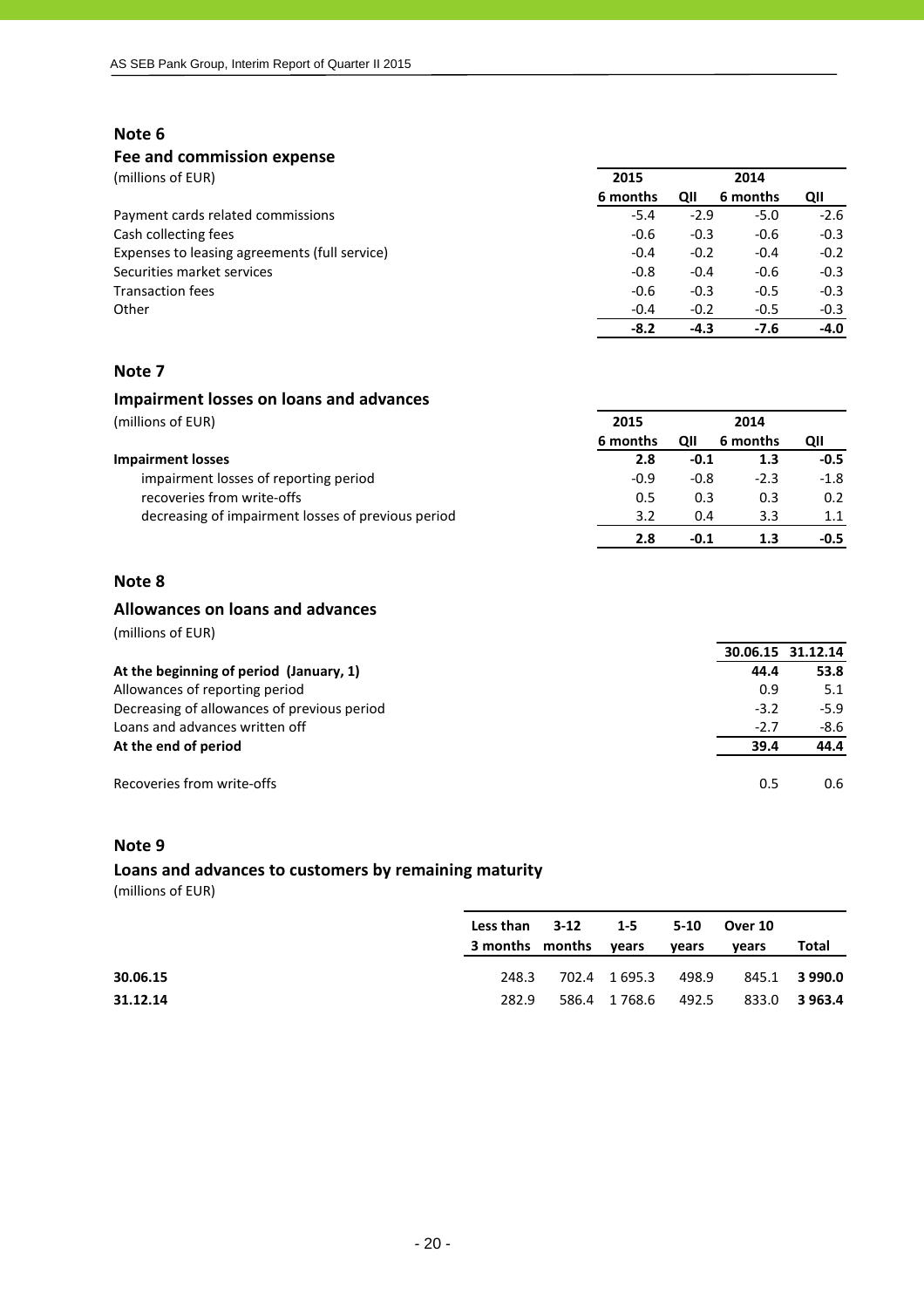# **Note 10 Geographic concentration of financial assets and liabilities**

(millions of EUR)

|                      | 988.8                       | 3 990.0               | 29.1    | 50.6   | 5 0 58.5    | 888.6            | 3 192.2 | 94.7         | 4 175.5  | 1029.7      |
|----------------------|-----------------------------|-----------------------|---------|--------|-------------|------------------|---------|--------------|----------|-------------|
| Other countries      | 0.0                         | 0.3                   | 0.0     | 0.6    | 0.9         | 0.0              | 240.5   | 0.5          | 241.0    | 2.9         |
| Other Eastern Europe | 3.1                         | 0.0                   | 0.0     | 0.0    | 3.1         | 0.0              | 6.5     | 0.0          | 6.5      | 0.0         |
| Other Western Europe | 9.2                         | 6.5                   | 0.0     | 0.3    | 16.0        | 1.2              | 33.2    | 0.2          | 34.6     | 2.4         |
| Netherlands          | 0.0                         | 0.0                   | 0.0     | 0.0    | 0.0         | 0.0              | 5.5     | 0.0          | 5.5      | 0.0         |
| Luxembourg           | 5.6                         | 0.0                   | 0.0     | 0.3    | 5.9         | 0.3              | 0.1     | 0.0          | 0.4      | 0.0         |
| Lithuania            | 1.7                         | 0.0                   | 0.0     | 0.3    | 2.0         | 0.4              | 3.0     | 0.0          | 3.4      | 0.0         |
| Latvia               | 7.9                         | 8.7                   | 0.0     | 1.0    | 17.6        | 57.6             | 2.1     | 0.0          | 59.7     | 0.5         |
| Finland              | 0.4                         | 0.9                   | 0.0     | 0.0    | 1.3         | 0.0              | 10.5    | 0.0          | 10.5     | 3.4         |
| Japan                | 0.0                         | 0.0                   | 0.0     | 0.0    | 0.0         | 0.0              | 0.4     | 0.0          | 0.4      | 0.0         |
| Canada               | 0.0                         | 0.0                   | 0.0     | 0.0    | 0.0         | 0.0              | 1.2     | 0.0          | 1.2      | 0.0         |
| <b>United States</b> | 0.4                         | 0.2                   | 0.0     | 0.0    | 0.6         | 1.0              | 46.9    | 0.0          | 47.9     | 0.0         |
| Germany              | 4.6                         | 0.2                   | 0.0     | 0.0    | 4.8         | 9.4              | 3.4     | 0.0          | 12.8     | 5.0         |
| Russia               | 1.5                         | 0.4                   | 0.0     | $-0.1$ | 1.8         | 0.5              | 36.3    | 0.0          | 36.8     | 0.1         |
| United Kingdom       | 35.8                        | 1.3                   | 0.0     | 0.0    | 37.1        | 1.2              | 34.2    | 0.2          | 35.6     | 0.0         |
| Estonia              | 210.4                       | 3 971.0               | 27.0    | 47.5   | 4 2 5 5 . 9 | 18.1             | 2 747.3 | 72.2         | 2837.6   | 1014.1      |
| Sweden               | 708.2                       | 0.5                   | 2.1     | 0.7    | 711.5       | 798.9            | 21.1    | 21.6         | 841.6    | 1.3         |
|                      | institutions                | mers                  | ties    | assets | assets      | tions            | mers    | liabili-ties | ties     | liabilities |
|                      | to credit                   | to custo-             | Securi- | Other  | Total       | institu-         | custo-  | Other        | liabili- | gent        |
| 30.06.15             | bank, loans<br>and advances | Loans and<br>advances |         |        |             | Due to<br>credit | Due to  |              | Total    | Contin-     |
|                      | with central                |                       |         |        |             |                  |         |              |          |             |
|                      | Cash, balances              |                       |         |        |             |                  |         |              |          |             |
|                      |                             |                       |         |        |             |                  |         |              |          |             |
|                      |                             |                       |         |        |             |                  |         |              |          |             |

| 31.12.14             | Cash, balances<br>with central<br>bank, loans<br>and advances<br>to credit<br>institutions | Loans and<br>advances<br>to custo-<br>mers | Securi-<br>ties | Other<br>assets | Total<br>assets | Due to<br>credit<br>institu-<br>tions | Due to<br>custo-<br>mers | Other<br>liabili-ties | Total<br>liabili-<br>ties | Contin-<br>gent<br>liabilities |
|----------------------|--------------------------------------------------------------------------------------------|--------------------------------------------|-----------------|-----------------|-----------------|---------------------------------------|--------------------------|-----------------------|---------------------------|--------------------------------|
| Sweden               | 21.9                                                                                       | 0.6                                        | 3.2             | 0.9             | 26.6            | 888.4                                 | 12.6                     | 25.5                  | 926.5                     | 1.5                            |
| Estonia              | 984.2                                                                                      | 3 9 4 3.5                                  | 31.5            | 41.2            | 5 000.4         | 19.5                                  | 2 7 5 1 . 3              | 78.7                  | 2 849.5                   | 912.8                          |
| United Kingdom       | 0.9                                                                                        | 1.5                                        | 0.0             | 0.1             | 2.5             | 1.6                                   | 37.7                     | 0.3                   | 39.6                      | 1.6                            |
| Russia               | 2.0                                                                                        | 0.3                                        | 0.0             | 0.0             | 2.3             | 3.6                                   | 47.0                     | 0.0                   | 50.6                      | 0.1                            |
| Germany              | 3.9                                                                                        | 0.1                                        | 102.2           | 0.0             | 106.2           | 11.4                                  | 3.4                      | 0.0                   | 14.8                      | 5.0                            |
| <b>United States</b> | 2.2                                                                                        | 0.2                                        | 0.0             | 0.0             | 2.4             | 0.6                                   | 42.9                     | 0.0                   | 43.5                      | 0.0                            |
| Canada               | 0.0                                                                                        | 0.0                                        | 0.0             | 0.0             | 0.0             | 0.0                                   | 1.6                      | 0.0                   | 1.6                       | 0.0                            |
| Japan                | 0.0                                                                                        | 0.0                                        | 0.0             | 0.0             | 0.0             | 0.0                                   | 0.3                      | 0.0                   | 0.3                       | 0.0                            |
| Finland              | 0.0                                                                                        | 0.8                                        | 0.0             | 0.6             | 1.4             | 0.0                                   | 9.3                      | 0.6                   | 9.9                       | 4.7                            |
| Latvia               | 2.4                                                                                        | 9.0                                        | 0.0             | 1.8             | 13.2            | 104.2                                 | 2.6                      | 0.0                   | 106.8                     | 0.5                            |
| Lithuania            | 5.0                                                                                        | 0.0                                        | 0.0             | 0.3             | 5.3             | 1.2                                   | 5.6                      | 0.1                   | 6.9                       | 0.0                            |
| Luxembourg           | 4.9                                                                                        | 0.0                                        | 0.0             | 0.3             | 5.2             | 1.0                                   | 0.0                      | 0.0                   | 1.0                       | 0.0                            |
| <b>Netherlands</b>   | 0.0                                                                                        | 0.0                                        | 0.0             | 0.0             | 0.0             | 0.0                                   | 2.9                      | 0.0                   | 2.9                       | 0.0                            |
| Other Western Europe | 7.3                                                                                        | 7.1                                        | 0.0             | 0.4             | 14.8            | 1.9                                   | 33.4                     | 0.1                   | 35.4                      | 2.9                            |
| Other Eastern Europe | 1.7                                                                                        | 0.0                                        | 0.0             | 0.0             | 1.7             | 0.0                                   | 6.8                      | 0.0                   | 6.8                       | 0.0                            |
| Other countries      | 0.0                                                                                        | 0.3                                        | 0.0             | 0.5             | 0.8             | 0.1                                   | 231.3                    | 0.5                   | 231.9                     | 2.7                            |
|                      | 1 0 3 6 . 4                                                                                | 3 963.4                                    | 136.9           | 46.1            | 5 182.8         | 1033.5                                | 3 188.7                  | 105.8                 | 4 3 2 8 .0                | 931.8                          |

Contingent liabilities include here guarantees and pledges, loan commitments, revocable transactions, stand‐by loans, other revocable transactions and are presented in contract amount of contingent liabilities. Securities include here financial assets held for trading, financial assets designated at fair value through profit or loss, available‐for‐sale financial assets, investments in associates.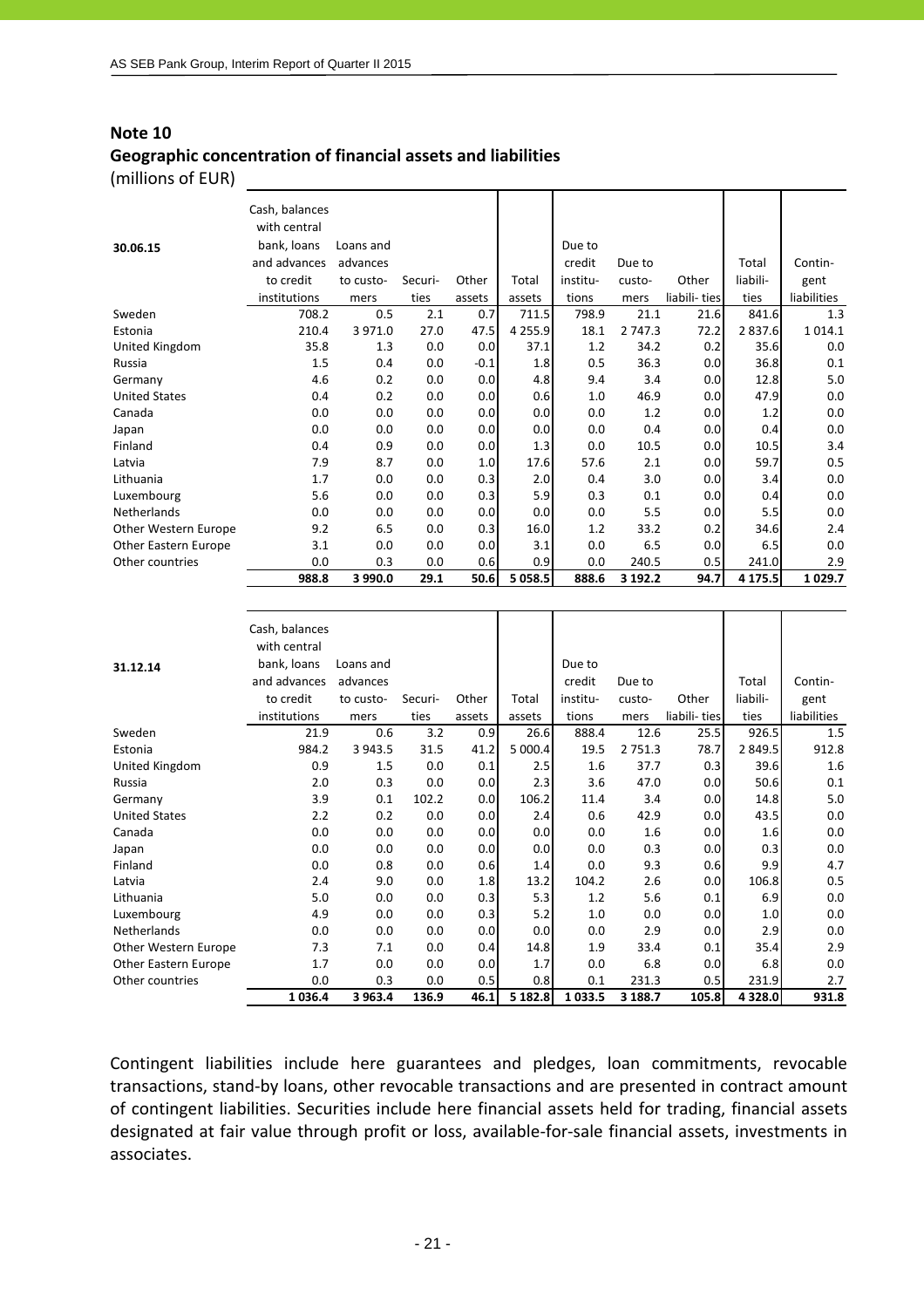# **Concentration of financial assets and liabilities by industry sector** (millions of EUR)

|                                              | In the statement of financial position | Contin-           |                    |
|----------------------------------------------|----------------------------------------|-------------------|--------------------|
|                                              | <b>Cash and loans to central</b>       |                   | gent               |
| 30.06.15                                     | bank, credit institutions              |                   | <b>liabilities</b> |
|                                              | and customers                          | <b>Securities</b> |                    |
| Finance                                      | 1 0 1 1 .0                             | 5.6               | 17.5               |
| Real estate                                  | 704.1                                  | 0.1               | 14.9               |
| Industry                                     | 318.6                                  | 0.0               | 194.0              |
| Agriculture, fishing, forestry               | 187.7                                  | 0.0               | 13.6               |
| Trading                                      | 183.7                                  | 0.0               | 164.2              |
| Transport                                    | 150.3                                  | 0.0               | 38.1               |
| Energy, gas and steam plants                 | 97.2                                   | 0.0               | 78.1               |
| Administration and assistance                | 85.2                                   | 0.0               | 66.6               |
| Government and state defence                 | 78.9                                   | 0.0               | 226.9              |
| Construction                                 | 45.9                                   | 0.0               | 78.1               |
| Information and telecommunication            | 45.8                                   | 0.8               | 5.9                |
| Health services, social work                 | 43.2                                   | 0.0               | 6.2                |
| Hotels, restaurants                          | 32.7                                   | 0.0               | 0.8                |
| Education                                    | 15.1                                   | 0.0               | 5.8                |
| Other government and social services         | 14.9                                   | 0.0               | 10.5               |
| Professional, science and technical work     | 10.6                                   | 0.0               | 3.9                |
| Art, show business, leisure                  | 9.1                                    | 0.0               | 2.2                |
| Water supply, canalisation, waste management | 8.2                                    | 0.0               | 6.2                |
| Mining                                       | 2.5                                    | 0.0               | 1.1                |
| <b>Individuals</b>                           | 1973.5                                 | 0.0               | 0.1                |
| <b>Derivatives</b>                           | 0.0                                    | 22.6              | 95.0               |
| Allowances                                   | $-39.4$                                |                   |                    |
|                                              | 4978.8                                 | 29.1              | 1 0 29.7           |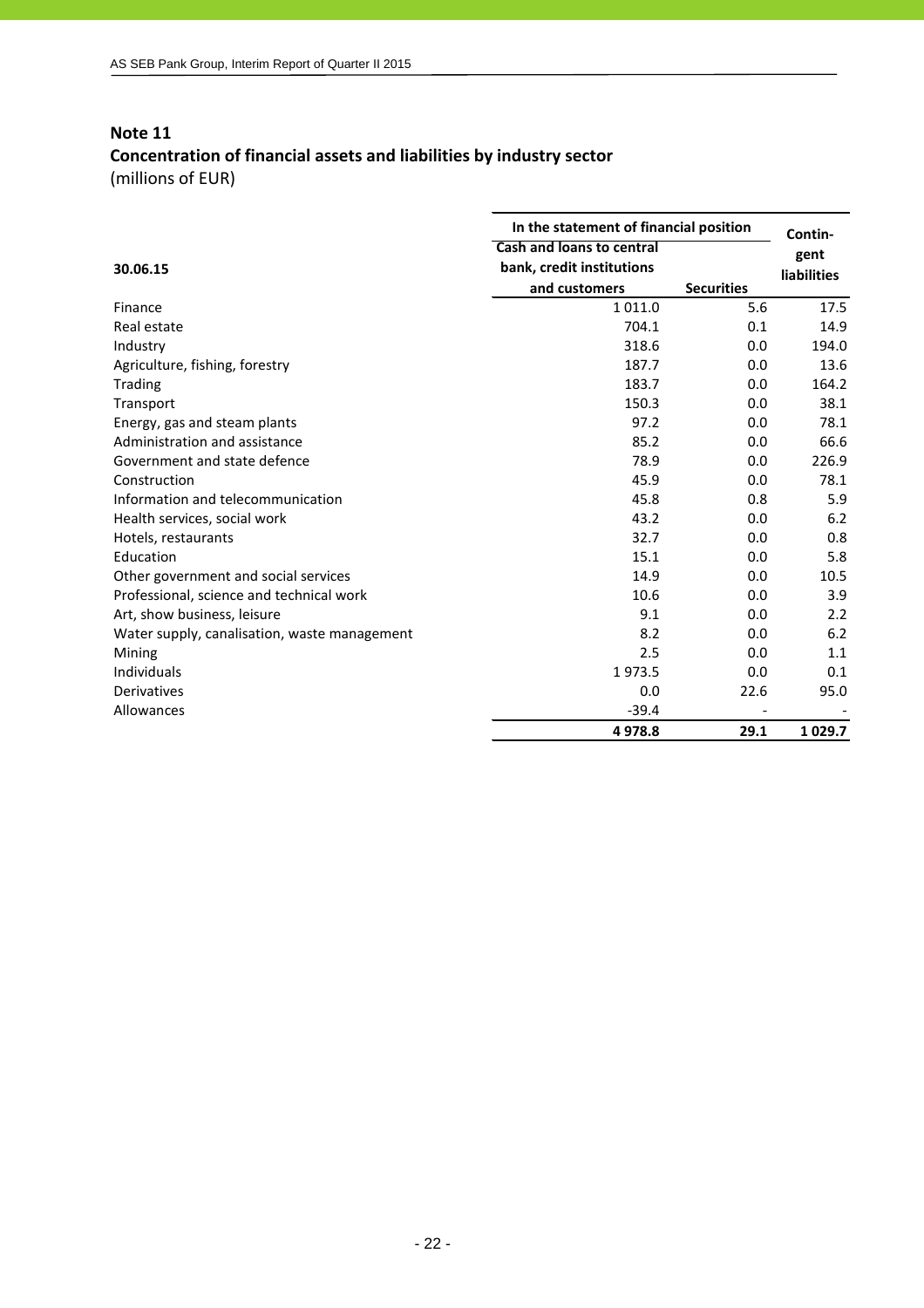|                                              | In the statement of financial position | Contin-           |                    |
|----------------------------------------------|----------------------------------------|-------------------|--------------------|
|                                              | <b>Cash and loans to central</b>       |                   | gent               |
| 31.12.14                                     | bank, credit institutions              |                   | <b>liabilities</b> |
|                                              | and customers                          | <b>Securities</b> |                    |
| Finance                                      | 1 0 6 2 . 2                            | 5.2               | 20.4               |
| Real estate                                  | 728.1                                  | 0.1               | 17.3               |
| Industry                                     | 339.1                                  | 0.0               | 143.8              |
| Agriculture, fishing, forestry               | 196.4                                  | 0.0               | 20.3               |
| Transport                                    | 180.1                                  | 0.0               | 34.4               |
| <b>Trading</b>                               | 175.6                                  | 0.0               | 147.0              |
| Government and state defence                 | 91.5                                   | 102.3             | 214.1              |
| Energy, gas and steam plants                 | 89.9                                   | 0.0               | 75.0               |
| Administration and assistance                | 84.5                                   | 0.0               | 55.0               |
| Construction                                 | 46.7                                   | 0.0               | 80.7               |
| Information and telecommunication            | 45.1                                   | 0.0               | 5.3                |
| Health services, social work                 | 42.6                                   | 0.0               | 7.8                |
| Hotels, restaurants                          | 32.3                                   | 0.0               | 0.8                |
| Education                                    | 16.4                                   | 0.0               | 8.8                |
| Art, show business, leisure                  | 11.1                                   | 0.0               | 3.4                |
| Professional, science and technical work     | 10.9                                   | 0.0               | 4.0                |
| Water supply, canalisation, waste management | 7.9                                    | 0.0               | 6.6                |
| Mining                                       | 1.9                                    | 0.0               | 2.6                |
| Other government and social services         | 20.5                                   | 0.6               | 8.2                |
| Individuals                                  | 1861.4                                 | 0.0               | 76.3               |
| Derivatives                                  | 0.0                                    | 28.7              | 0.0                |
| Allowances                                   | $-44.4$                                |                   |                    |
|                                              | 4 9 9 9.8                              | 136.9             | 931.8              |